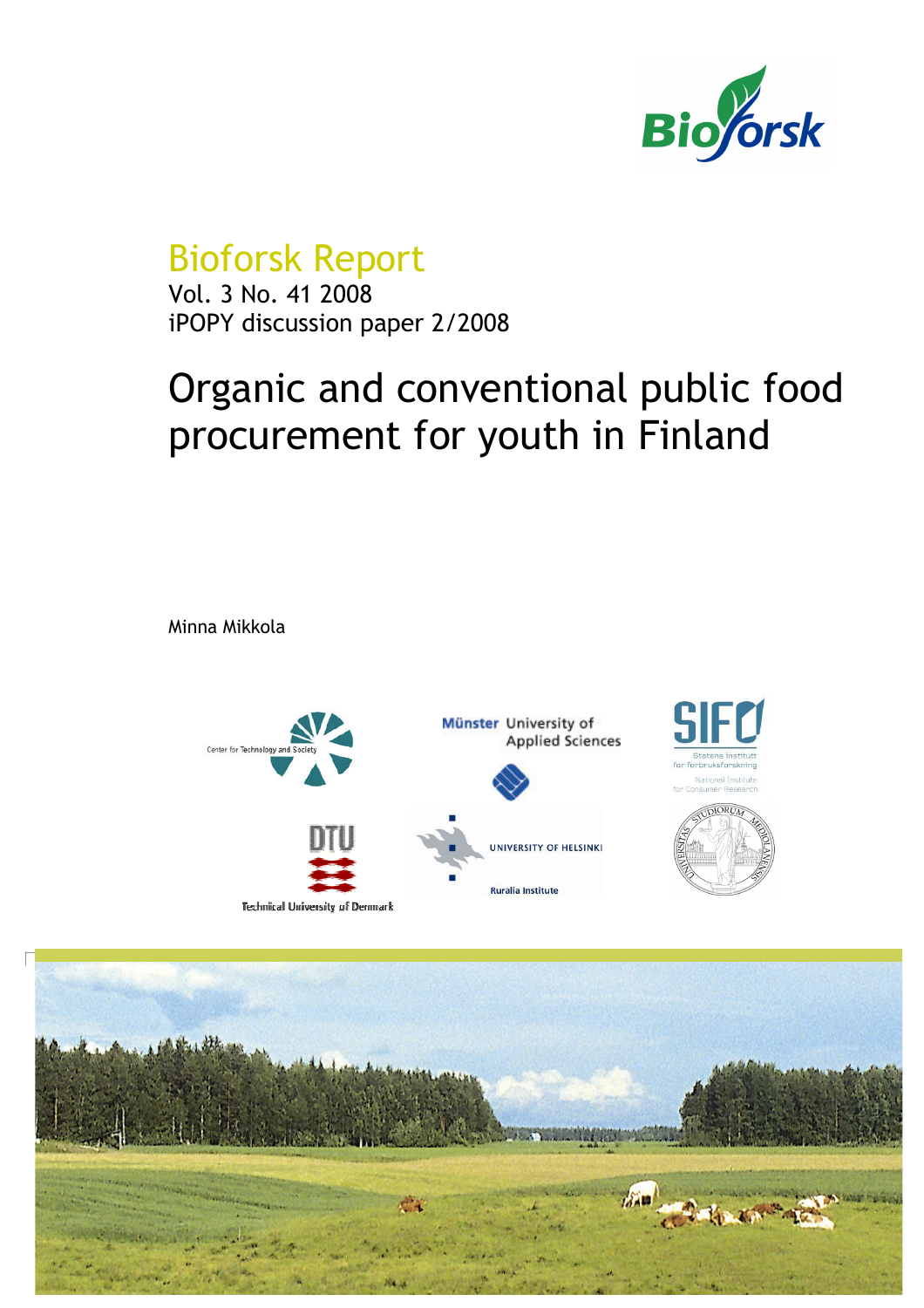

Main office Frederik A. Dahls vei 20, N-1432 Ås Tel.: (+47) 40 60 41 00 Fax: (+47) 63 00 92 10 post@bioforsk.no

Bioforsk Organic Food and Farming Tingvoll gard NO-6630 Tingvoll Tlf:  $+047\,03\,246$ Faks: + 47 71 53 44 05 okologisk@bioforsk.no

#### Title:

Organic and conventional public food procurement for youth in Finland

Autor(s):

Minna Mikkola

| Date:        | Availability:     | Project No.:     | Archive No.:        |
|--------------|-------------------|------------------|---------------------|
| 19.02.2008   | Open document     | 2010099          | Archive no          |
| Report No.:  | $ISBN-no.:$       | Number of pages: | Number of appendix: |
| $3(41)$ 2008 | 978-82-17-00344-1 | 24               |                     |

| Employer:                                       | Contact person: |
|-------------------------------------------------|-----------------|
| Ruralia Institute of the University of Helsinki | Contact person  |
|                                                 |                 |

Keywords: Field of work:

Organic food, youth, public procurement, health, school meal systems Food policy and nutrition

#### Summary:

Public catering in Finland has strong historical roots from the 19th century, connected with the rise of the national state, industrialisation, democracy and modern times in general. The school meal system developed hand in hand with work place meal services, and inherently the aim was to offer lateral support for workers' and pupils' activities by healthy and wholesome nutrition. The public catering had initially a strong label of welfare services and implied economical use of ingredients.

Later on, the character of public service of the welfare state was emphasised, as public catering was perceived as a way to promote equality between citizens. The public meal system, and school meal system as part of it, represented not a self-evident and 'natural' developmental path, but can be seen as a result of extensive political, economic and organisational efforts, even fights. Further on, the nutritional and cultural orientations were strengthened when the public school meal system was made a statutory free service for all pupils, first in basic education, and later in secondary education. Today the Finnish welfare state meets the challenge of greying societies and decreasing labour force, and the school meal system, as all public provision systems, in confronted with the trend for increased efficiency and economical operations, including food procurement. Even within these restrictive organisational environments, there is interest in environmentally friendly food and sustainable development by public caterers, municipal officials and politicians of all parties. While the conventional meal system is the prevailing one, there are also movements towards sustainable catering in hundreds of schools around Finland, connected to Education for Sustainable Development (ESD) program.

The report is produced within the project "innovative Public Organic food Procurement for Youth", iPOPY, and will be updated and revised during the project period (2007-2010).

Approved **Project** leader

Turid Strøm, Director at Bioforsk Organic Anne-Kristin Løes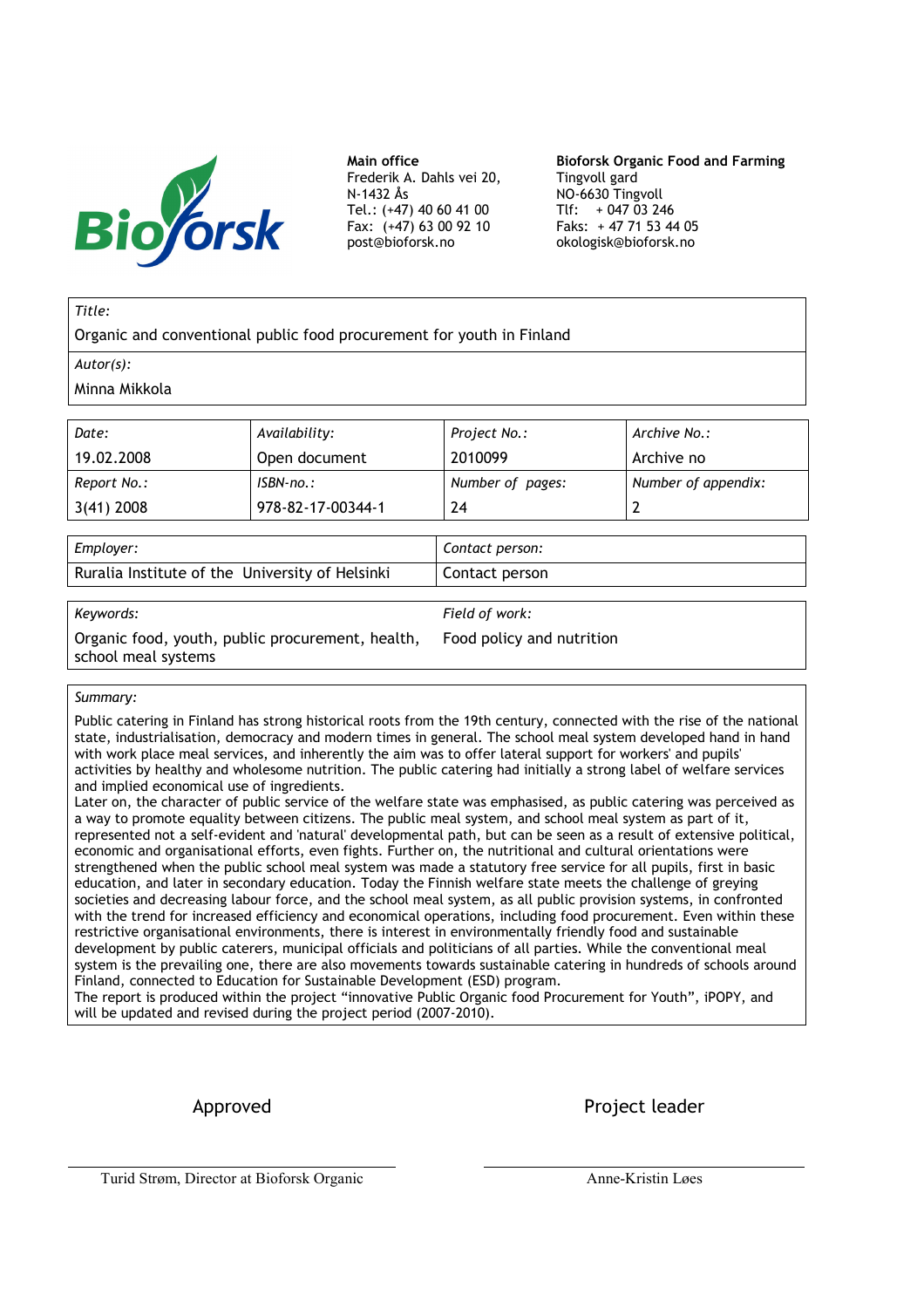### Introduction

For thousands of years agriculture and forestry have been important economic sectors in Finland. Currently, Finnish agriculture has basically two developmental tracks; one of them follows the principle of intensification and the other extensification, including organic agriculture. Eutrophication has been the most visible environmental problem of Finnish agriculture and food sector, although climate change and greenhouse gas emissions begin to be identified as one important environmental aspect of the sector. Moreover, agrochemicals have been partly approved as necessities but also been criticized for being foreign substances in our food and environment.

Organic acreage was in Finland in 2006/2007 nearly 6,5 %; the organic share of the food market was 0,8 % and the yearly increase about 7 %. According to the Finnish Programme to promote sustainable consumption and production (2005), organic acreage will reach 10 % in 2010 and 25 % in 2025. Organic food commodities will be available in nearly all product groups, and the share of local and organic food will increase 10-15 % yearly in commercial and public catering. Local food is currently used in public catering particularly in rural areas; organic food has had less market due to its higher price, as well as less developed supply chains and wholesale availability. However, interest in sustainability has been expressed by a large number of public catering organisations, serving statutory free meals for basic and secondary education institutes.

Ruralia Institute of the University of Helsinki has specialised in food system research, education and training. The Institute has focussed on the development of organic agriculture and food sector for nearly two decades. The innovative Public Organic food Procurement for Youth project (iPOPY-project) 2007-2010, approved by CORE Organic Funding Body Network and funded in Finland by the Ministry of Agriculture and Forestry (MMM), offers a valuable research opportunity with other European research partners to promote organic agriculture and food sector on a new platform: the consumption of organic food in public catering organisations. We look forward to promote Education for Sustainable Development (ESD) by enhancing learning of sustainable practices embedded in everyday activities like organic school meals served for school communities.

Minna Mikkola Project researcher University of Helsinki Ruralia Institute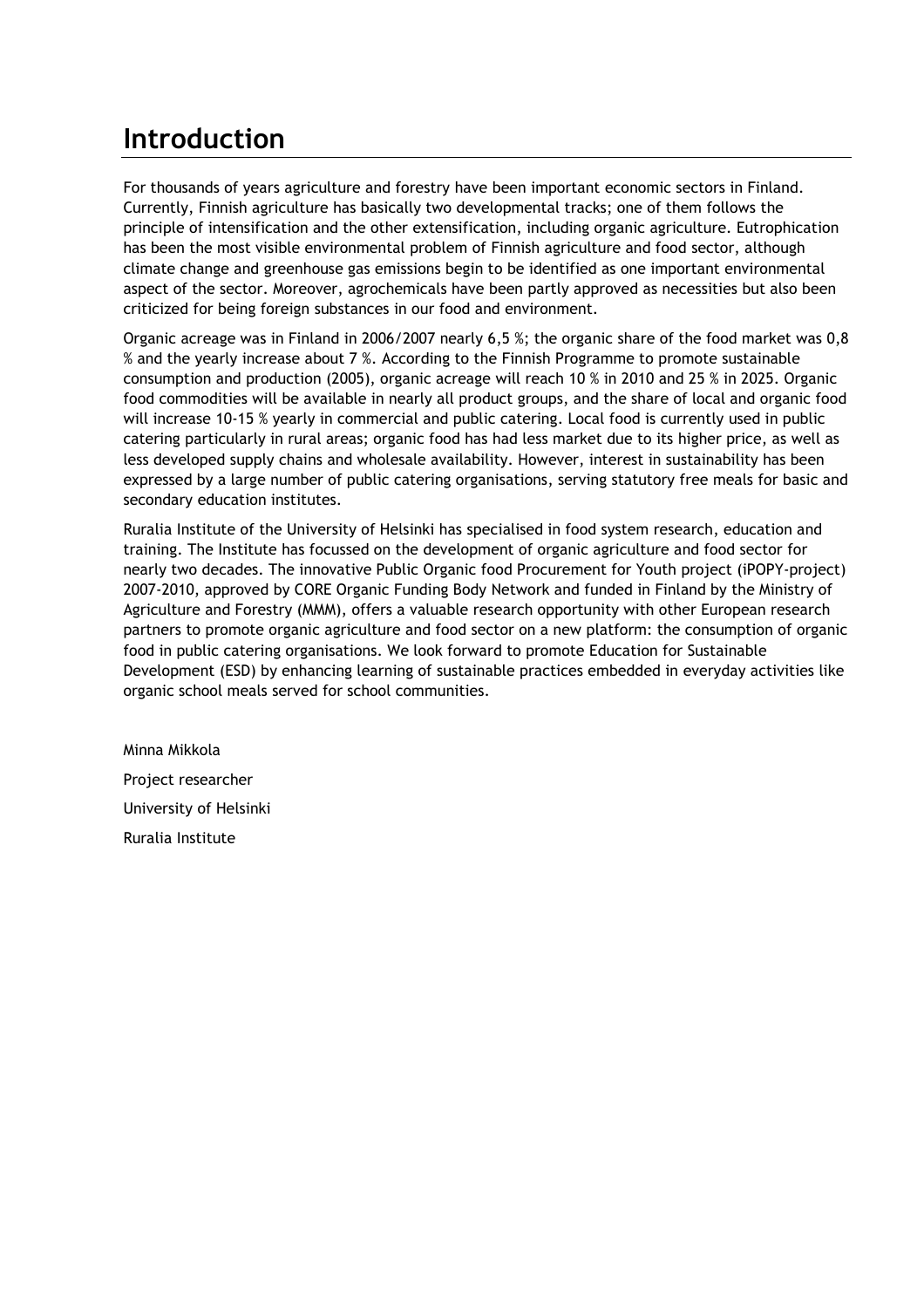

## **Contents**

| 2.4.2 The site and time specific visible use of local and/or organic food  10<br>2.4.5 The science based evolving use of local and/or organic food  11 |  |
|--------------------------------------------------------------------------------------------------------------------------------------------------------|--|
| 3 Organisation and objectives of different types of lunch meal systems for youth 13                                                                    |  |
|                                                                                                                                                        |  |
|                                                                                                                                                        |  |
|                                                                                                                                                        |  |
|                                                                                                                                                        |  |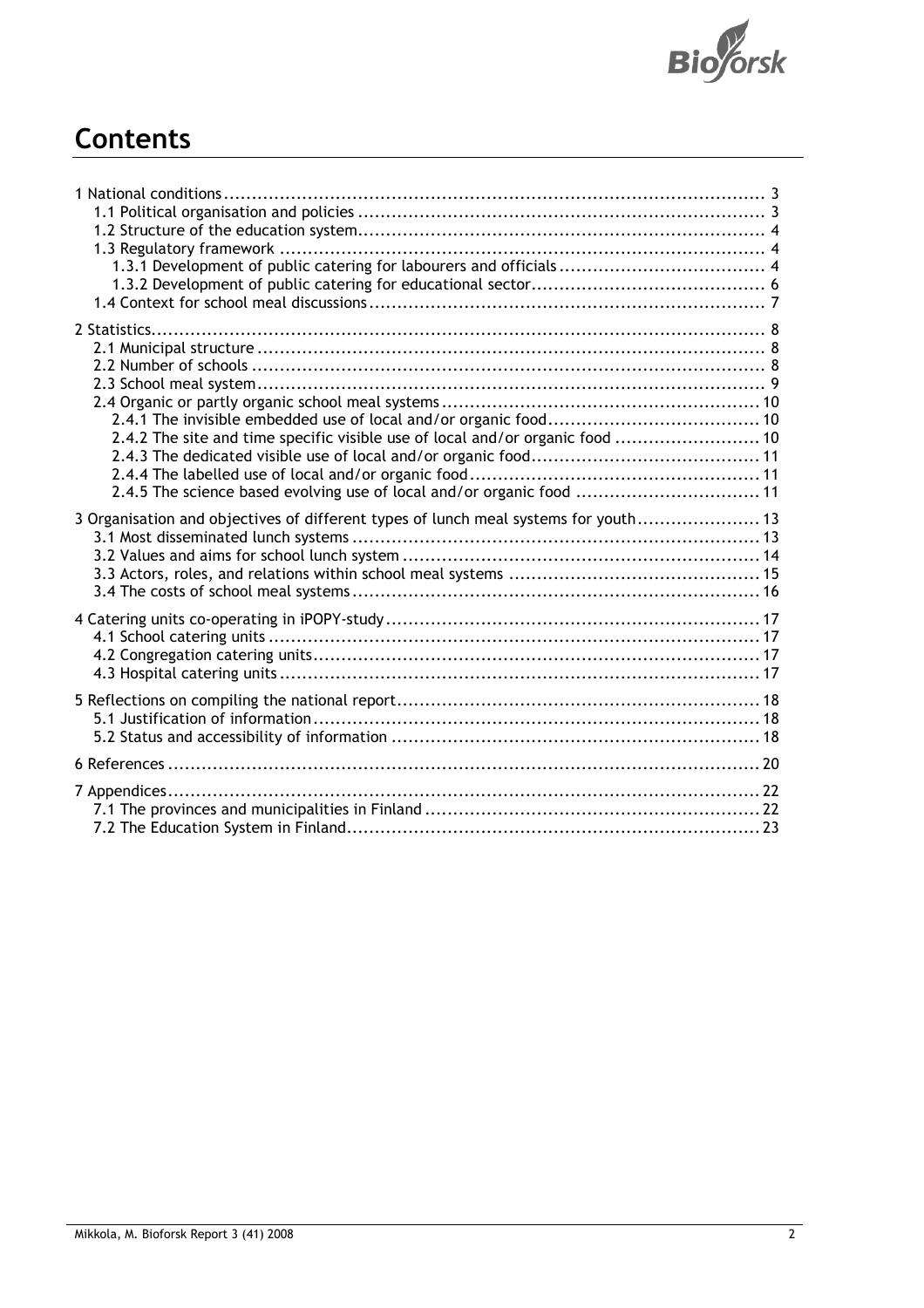

# 1 National conditions

### 1.1 Political organisation and policies

Finland has a population of about 5,3 million citizens, of which about 70 % lives in urban areas like cities and towns. The trend seems to continue as rural areas become ever more depopulated. Urban areas act as growth centres, as do also small municipal centres surrounded by rural areas. These are often grouped in three categories: the rural areas near to urban areas, to be used for urban sprawl and limited agricultural production; the middle rural areas for agricultural production; and the deep rural areas, where it is challenging to keep up the agricultural production without near-by neighbors.

Finland is a bilingual country, and 92 % of the population speaks Finnish as mother tongue and 6 % speak Swedish; Sami (Lappish) population speaks their mother tongue Sami (Finnfacts 2008). Additionally, the 'new Finns' speak mostly languages like Russian, Estonian, Somalian and several different Asian and African languages.

Finland is parliamentary republic, and national government is The Council of State, comprising the Prime Minister (Mr Matti Vanhanen, Centre Party) and up to 20 ministers. A new Government took office in April 2007. It is a majority coalition formed by the Centre Party, the National Coalition Party ('the right wing'), the Green League and the Swedish People's Party of Finland. The Social Democratic Party and the Union of Left (the left wing) are in opposition. The parties have rather stable and equal support, the three largest ones (the centre, the right and the left parties) having each about 21-24% share of the votes. Particularly the Centre Party has rather strong ties with rural population. In spite of the left-right axis and the differences it should bring along, all parties agree about the Nordic welfare state model and look for ways to keep it 'still going strong'. However, the model meets severe cost pressures as the 'social carrying capacity' - the number of working tax payers per the number of recipients of social benefits - tends to decrease. The problem has been recently dealt with by a Nordic expert group of high-level economists, and they suggest solving the problem by increasing productivity for work in general and particularly for municipal services, increasing the use of IT and introducing higher age for pensioneering.

Municipal elections are organised every 4 years, and political parties, active in national policy, also have their municipal representants. The municipal policies and the management of public services varies to some extent in terms of municipalities and their political orientation. The municipalities the have municipal board of elected representatives of political parties as the decision making body, informed by municipal goverment with officials of particular sectors who also implement the decisions made. The members of particular sector boards like the social and health care board are selected by parties and act also as important decision making bodies, concerned with detailed decisions. Their decisions are based on the information and presentations by sectoral officials, who in practice effect on the quality and organisation of public services. Presently, in Finland there are extensive projects going on within the municipal field, and one of these aims at renewal of the municipal service structure. Due to this development, not only are the municipalities merging together, but also hospitals, schools, emergy centres, tax offices and for instance central kitchens as well merge into larger units. The strategy for increased output and efficiency is the common approach recommended by high-profile experts. Basically, the state regulations have rendered municipal services mandatory and the municipalities are to find ways how to develop their activities in the 'graying society'. In general the right wing parties have more positive relation to co-operation with commercial service producers and public-private partnerships, whereas the left wing parties emphasise the societal responsibility, equality and in particular public management of services.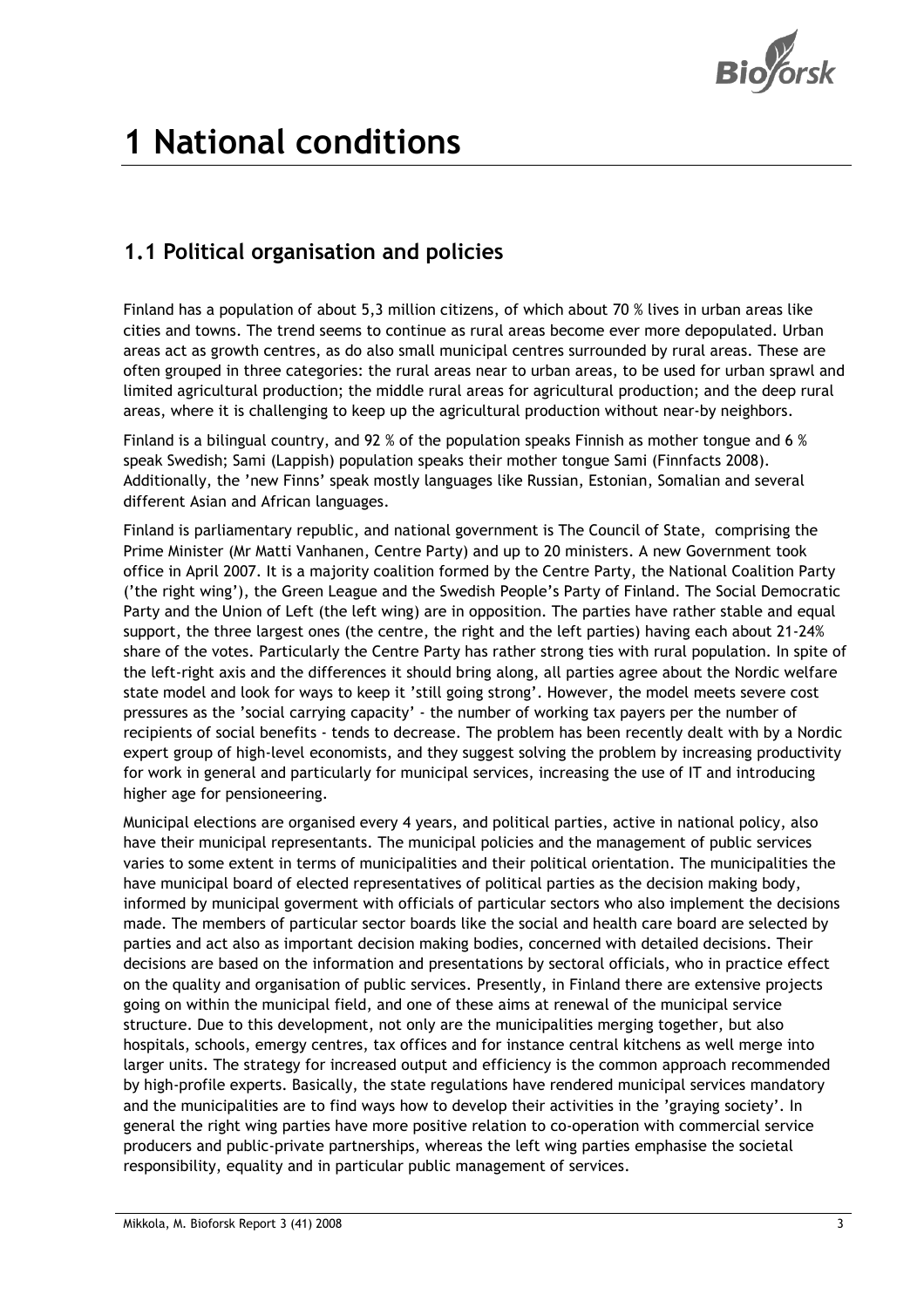

### 1.2 Structure of the education system

In Finland education system is built on the principle of continuity; there are no 'gul-de-sac educational paths', but the learner can always search for higher education. The educational path of the children starts at day-care, for which families are entitled by the subjective right to day-care, starting when maternity leave is over. The children normally go to day-care centres at the age of about one year. The families who nurse their children at home, get nursing subsidy from the state and an additional subsidy from their municipality. These children may go to day-care centres when they are 3- 4 years old or even later. The day-care of children takes place normally between 07:00 - 18:00, and offers the possibility for mothers to work. More than 80 % of Finnish women work outside home.

The one year preschool phase is offered for children at the age of 6 years, and it takes one year. This first educational 'touch' is organised at day-care centres. The basic education (compulsory schooling) or primary education concerns pupils from the age of 7 until the age of 15, and the corresponding classes in basic education schools are classes 1-9. There is also the voluntary class 10 for those aiming at better evaluation and increased possibilities for secondary education. (Finnish National Board of Education 2008).

Secondary education is divided on the one hand in upper secondary schooling, ending with matriculation examination, and resulting in optional access to universities (science universities) and universities of applied sciences (formerly polytechnics). Secondary education can also have vocational orientation in vocational schools and apprenticeship training. Secondary education is implemented in 3 years and the students are normally 16 when they start this phase and end it at the age of 18 years. Nowadays it may take 4 years for the student due to the so-called course-format upper secondary schools, whereby the students choose their courses and schedule their learning themselves. (Finnish National Board of Education 2008).

After secondary education the tertiary education is offered by either universities or universities of applied sciences. (See Appendix 2 for Education System of Finland, Finnish National Board of Education 2008). The municipal education sector is responsible for organising primary and secondary education. The municipal social and health care sector organises the municipal day-care. Finnish National Board of Education is the body planning and regulating educational activities on the primary and secondary level education, and they publish national study plan and grounds for the plan. Universities of applied sciences (29 alltogether) are regulated by law and payed for their costs by municipalities, often as joint municipal corporations. Science universities (20 alltogether) are funded by the state and the budget negotiations are carried with the ministry of education. (Finnish National Board of Education 2008).

The public catering reaches all the educational levels and the meals are free in the day-care as well as primary and secondary level education. On the tertiary level education meals offered to students are subsidized by the state. The meal served to students typically costs for them about 2 euros (2008), and includes warm meal, salad and water, excluding bread and milk/juice; if the meal is a soup, the bread is included and the price is about 1,80 Euros.

### 1.3 Regulatory framework

#### 1.3.1 Development of public catering for labourers and officials

The public catering in Finland has its roots in the traditions of the grand duchy of Finland. The decree from 1868 orders the entrepreneur in a paternal way to see to it that "the servants, particularly the underage, dependant on his house and food, are kept to honouring God, decency and good manners, and that they have a healthy dwelling, and enough and suitable nutrition...". By industrialisation the close connection between the masters and servants broke down, when the labour and the workers with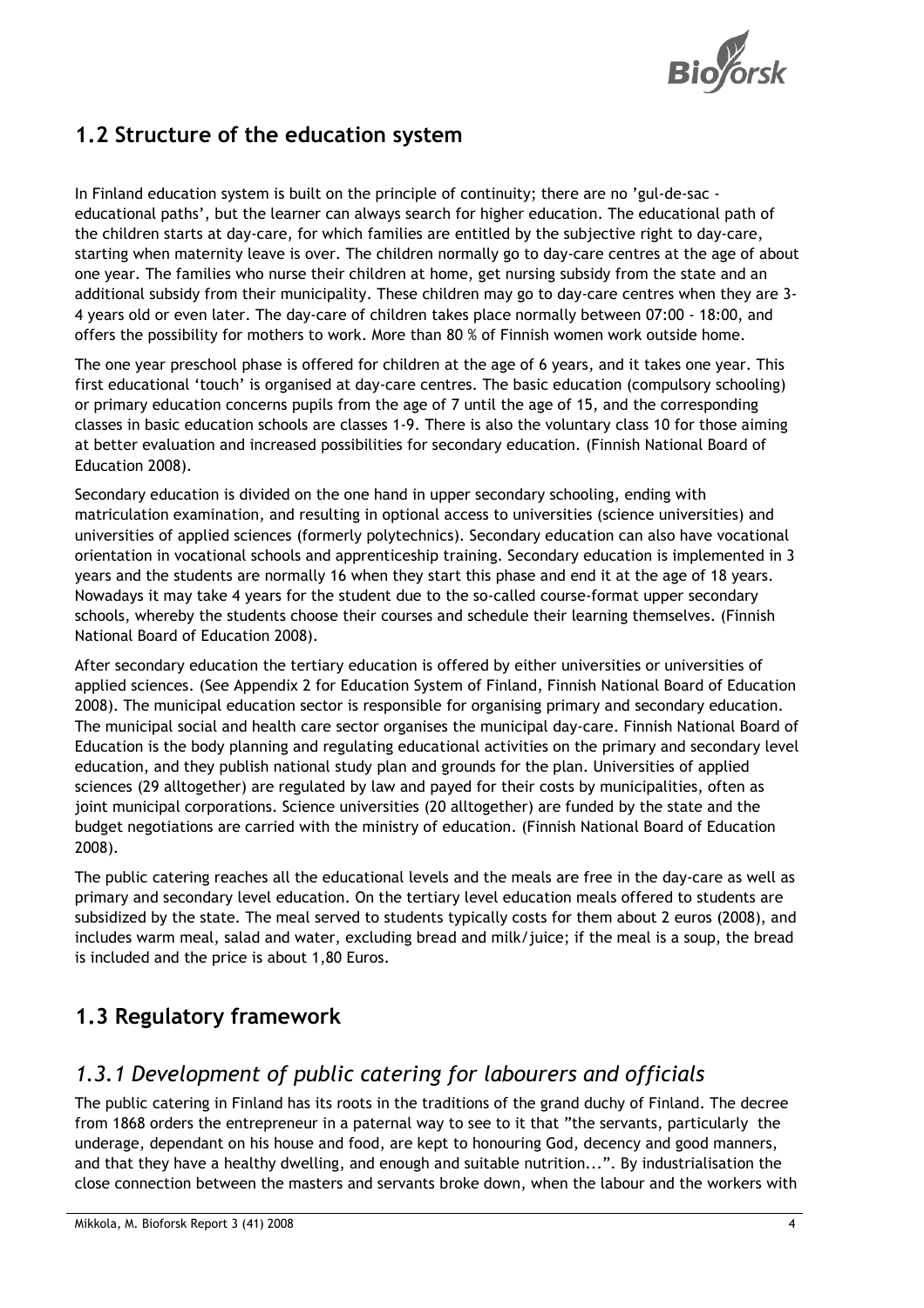

it moved to factory halls. Because the workers were away from their homes, the factory patrons became responsible for offering food for their workers, some of whom were children. Already in the end of 19th century the time for rest and eating was heavily regulated, aiming at good labour conditions and productive work. There were also problems with the catering of the time; the workers were not willing to pay for proper food but wanted to eat "only delicacies like pancakes and raisin soup". At those times, many factory catering sites were closed down due to missing customers and became a regular practice later by the time Finland declared independence from Russia in 1917. (Tarasti 1988).

Already by the 1930' there were vocationally educated catering managers, paid by the industry, who served warm meals for labourers. After the war 1944 in the "rebuilding era" the labourers needed proper food when constructing bridges, roads, rails and other public infrastructure. A new organisation was established, called "Construction site services", which also catered warm meals for office workers; the meals were served against payment. In the beginning the activities were profitable, but by the increase of small construction projects the activities became increasingly unprofitable and the company became bankrupt. A new company was established through painful funding negotiations with the ministries; State Nutrition Centre was created in Finland in 1947. (Tarasti 1988).

The State Nutrition Centre's activities had from the beginning a strong social label as workers' welfare services. By the end of 1960's the work had generally become more office-based and the main activities started to move to even larger office buildings, where catering services stated that "the users' benefit is first to be looked after". The catering activities were initially run without profit, and the main idea was to increase the quality of meals. Later in the 60', the activities were to be more profitable, create contacts with customers and clarify the basics of public catering. In the beginning of 1970's the nutrition science offered basis for the new developments. Additional regulations were developed to secure the accessibility to catering sites, and timing of the meals as well as a minimum number of eating guests (at least 50) for establishing a satellite unit was determined. The state covered costs from the kitchen infrastructure and equipment. The local catering unit was responsible for the dishes, ingredients and labour. The state also subsidized the meal prices by circa 30 %. The basic principles of cost recovery, efficiency, healthy nutrition and securing the customers the possibility to interact with service providers was based in laws and decrees from 1976. (Tarasti 1988).

Educational institutes are not separately mentioned in the tasks of State Nutrition Centre but it was already organising meal service in Finland for more than 30 schools in 1975. In 1986 the organised meal service was offered to about 90% of state workers. In 1986 the Centre was reorganised in three main functions: administration, planning and development as well as business development. Each individual catering unit was designed by planners to conform to good equipment, occupational safety, efficiency, hygiene, and interior decoration in lunch and dinner halls. The catering sites also developed cooperation with users, as catering boards were created. The thematic meals were started in the 1980'; Mediterranean, traditional, Indian, American, Russian or other cultural themes were used, as also particular ingredients and harvest menus were cooked. (Tarasti 1988).

Some examples of the regulating activities give an idea of the publicly led development of public catering: in 1947, the Ministry of Construction bought "Construction site services", and Finnish parliament gave a decree for "State Nutrition Centre"; in 1953, catering sites were 223 and personnel 280; in 1953 ILO gave a recommendation for work place meals; in 1968 Common Nordic nutrition recommendations were published; in 1974 the university meal service began; in 1971 the first office for nutrition therapist was established; in 1975 the report of work place meal commission was published; in 1977 Ministry of Finance guidelines for work place meal implementation in state institutions and guidelines for catering boards for users were published; in 1983 the law for vocational education and social benefits included free meal service; in 1986 the catering sites were 328 and 1694 personnel and the recommendation by Finnish Board of Medication for work place meals was published. The story of State Nutrition Centre in Finland (today a commercial company, Fazer-Amica, as part of a larger conglomerate) is a story of negotiated, centrally organised economical meal services relying heavily on nutrition recommendations and modern working methods. They were implemented by professional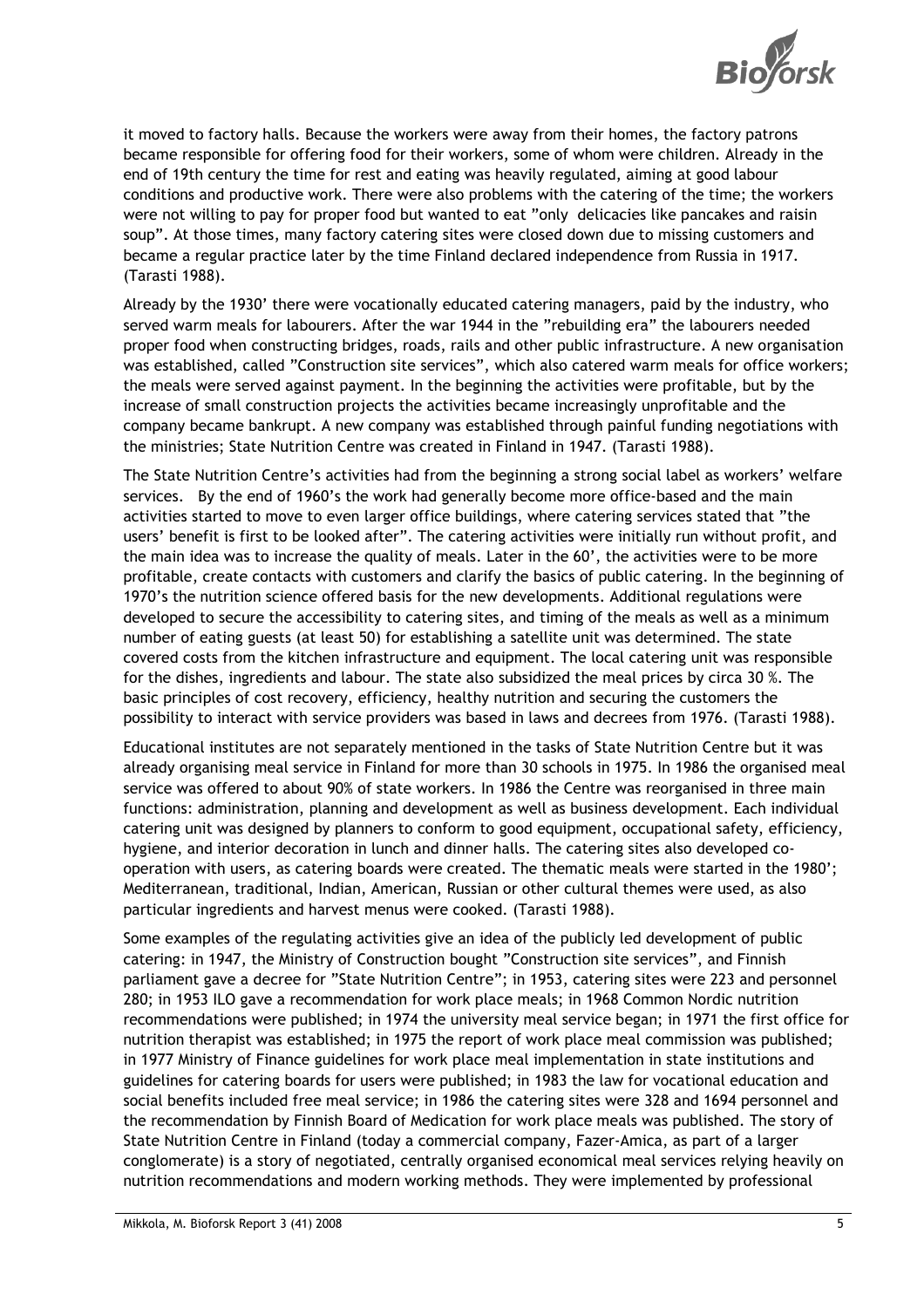

staff, benefitting the daily welfare of small-salary people working and studying throughout Finland in state office buildings, construction sites and educational institutes. (Tarasti 1988).

#### 1.3.2 Development of public catering for educational sector

The development of school meal regulations runs parallel with the work place meal regulatory framework, and the implementation was largely culturally uniform. In 1860-1890 the primary school system started to take shape, and the pupils needed hostels, which also served meals. In 1896 school meals were discussed for the first time in the meeting concerning primary schools, and in 1905 a school catering association was established by a private person, Mrs. Augusta af Heurlin. There were in the beginning 11 catering units, and in 1913 the state provided the first funding for school catering, after several proposals. In 1921 the law concerning primary school costs ordered that the state would pay two thirds of costs for nutrition for those with limited resources. In 1923 the first guidelines were given for school meals; first, during the daily teaching, there must be one breakfast time, at least of 30 minutes, which must not decrease the length of tuition hours and the intervals between the tuition hours. Second, the breakfast must be organised hygienically, preferably with a doctor, and pupils must be served with warm meal (for instance porridge) against payment, and the state funding must not be used. Third, the breakfast time includes also time for the pupils for staying outside. Fourth, teachers must supervise the meal time, so that pupils will not remain without the meal without a compelling reason. Fifth, pupils shall be notified that they must eat before coming to school. In 1929 general Mannerheim's children's protection association published "The proposal for meal order in primary scools" which suggested, that pupils health demands that in each primary school there must be a catering unit. In 1930's new school buildings were planned with catering facilities and in 1932 nearly 30% of schools had a catering unit. Sadly enough, in a research by Finnish National Board of Education in 1930 it was stated, that only 40% of pupils were in full health. In 1943 the law stated for the first time that municipalities shall serve pupils a free meal during full working days. (Lintukangas et al. 2007).

Since 1940' the school catering operations have been continuously developing, with small incremental amendments, and in 1967 the nutrition content was defined as energy content corresponding one third of the daily need. In 1970 it was further stated, that the timing of school meals must follow the commonly used family meal times. In 1977 all municipalities had established restructured primary education, and several municipalities served also secondary education students a free warm meal. Further redefinitions for the school meal followed in 1981, and regulated further the nutritional content, meal planning, special diets, dining halls and timing, hygiene, personnel, educational tasks of school meals and control responsibilities at the school meals. (Lintukangas et al. 2007).

The previously developed and detailed regulatory scheme was made more flexible in 1991, when the school sector as a whole was to some extent deregulated. The primary school regulation stated, that pupils must be offered a purposefully organised and supervised free school meal, allowing quantitatively sufficient amount of food to be eaten. The minimum time remained, however, the same: 30 minutes, but the time slot and strict nutritional sufficiency details were abolished. However, the regulation for secondary education pupils' rights for free and sufficient school meal was confirmed and this regulation ordered 30 minutes for their school meal duration as well. The regulations from 2003 and 2004 emphasised the common national educational framework which was to be applied in education as regulated in law. Accordingly, the tuition must follow the age and capabilities of pupils and tuition must promote healthy development and growth of pupils. The cooperation by parents and school was emphasised. Today, school meal system is part of educational plan of basic education as well as part of pupil support system. The educational plan is developed together with health- and social sector officials on the municipal sector, and it must include a plan regarding the central aims and principles of pupil support; the nutrition and health as well as manner education are clearly concerns of the present school meal system. (Lintukangas et al. 2007, National Core Curriculum for Basic Education 2004).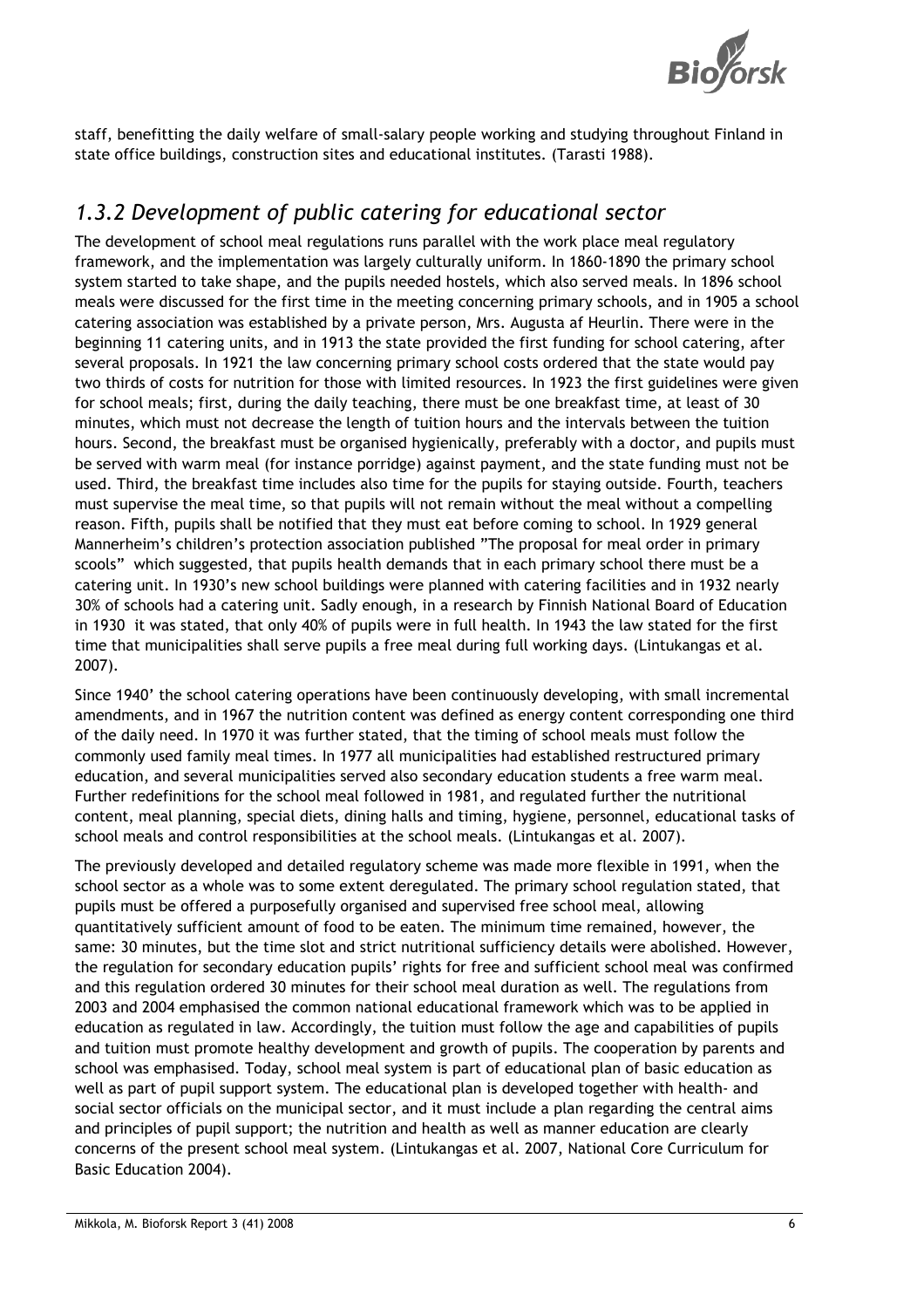

### 1.4 Context for school meal discussions

One of the organisational contexts for school meal discussions is the budget presentation for municipal councils and economy officials by municipal catering managers, whereby especially the price of the ingredients, but also of labour force, equipment and other aspects of catering are discussed. These discussions are based on the inherent principle that school meals are prepared from healthy ingredients, as understood by national nutrition recommendations. Normally the funding is increased by the rate of inflation. However, there are also cases whereby the catering managers discuss with different municipal officers for instance in youth agencies about the use of healthy snacks and meal preparation courses. The teachers and rectors also may have some influence on the school meals, particularly on the festive arrangements or educational implementation. However, the relation of teachers varies in different schools; some teachers are concerned about school meals, development of educational material, implementation of education and manners exhibited by pupils, whereas some wish to avoid the situation and again some make efforts to participate and control the events in the dining halls.

The Finnish parents' association, comprising of more than 1250 local associations, sees the school meal as relatively satisfactory nutrition for young people. The overall view of parents is that the warm meal system is ubiquitous and functional, and that municipalities cannot reasonably be expected to provide better meals. However, there are also views by parents and catering personnel, which stress the dependency between the costs of ingredients and the quality and tastiness of the meal. The quality here does not refer to healthiness, but rather the ingredients, which could be better; like soft and fresh bread, fresh and 'different' vegetables, chicken breast or the like. Although the meal is free there are some local parents' associations which have organised to pay a subsidy for procurement of school meal ingredients in only some schools in Finland. The Finnish parents' association has tried to influence not so much directly upon school meals, but on the vending machines in the school premises serving beverages and candies. Parents' association has communicated to rectors of primary and secondary education schools for giving up of the vending systems. This discussion was lively a few years ago, and has had some effect, though the development takes place rather slowly through decisions made by the teachers and rectors school by school.

The media like newspapers and TV take sometimes up the topic of school meals, often in positive spirit as examples of the good nutrition and food culture education (Lintukangas et al. 2007) but there are also cases to the contrary. Some years ago school meals were expected to follow the 'high street' offerings like hamburgers, pizzas and other snacks. This 'attack' was overcome by the grounds that public services are framed within Finnish food culture and exemplify economical and healthy everyday meals affordable to average families. The recent blame concerns the industrial co-operation: the minced meat beef, 'Swedish meatballs' and spinach pancakes are industrially made and heated up in the kitchens. The 'missing' home cooked food has been a surprise to some parents in Helsinki Metropolitan Area, and gained negative attention some weeks ago. Sometimes organic 'eco-day-care' units and schools present their dedication to organic food, which is an inherent part of their ideological or religious background. Particularly Lutheran church and Steiner-schools have been using organic and local food as an integrated part of their educational activities. Generally, local and organic food are understood to answer to sustainability needs and are promoted by hundreds of preparation kitchens all over Finland, and these units gain every now and then visibility in local newspapers. However, the development of school meal system towards the use of organic food can not be seen to be a 'hot issue' in Finland as it is seen as a reformative effort; most positive relation to it has been taken through Education for Sustainable Development (ESD).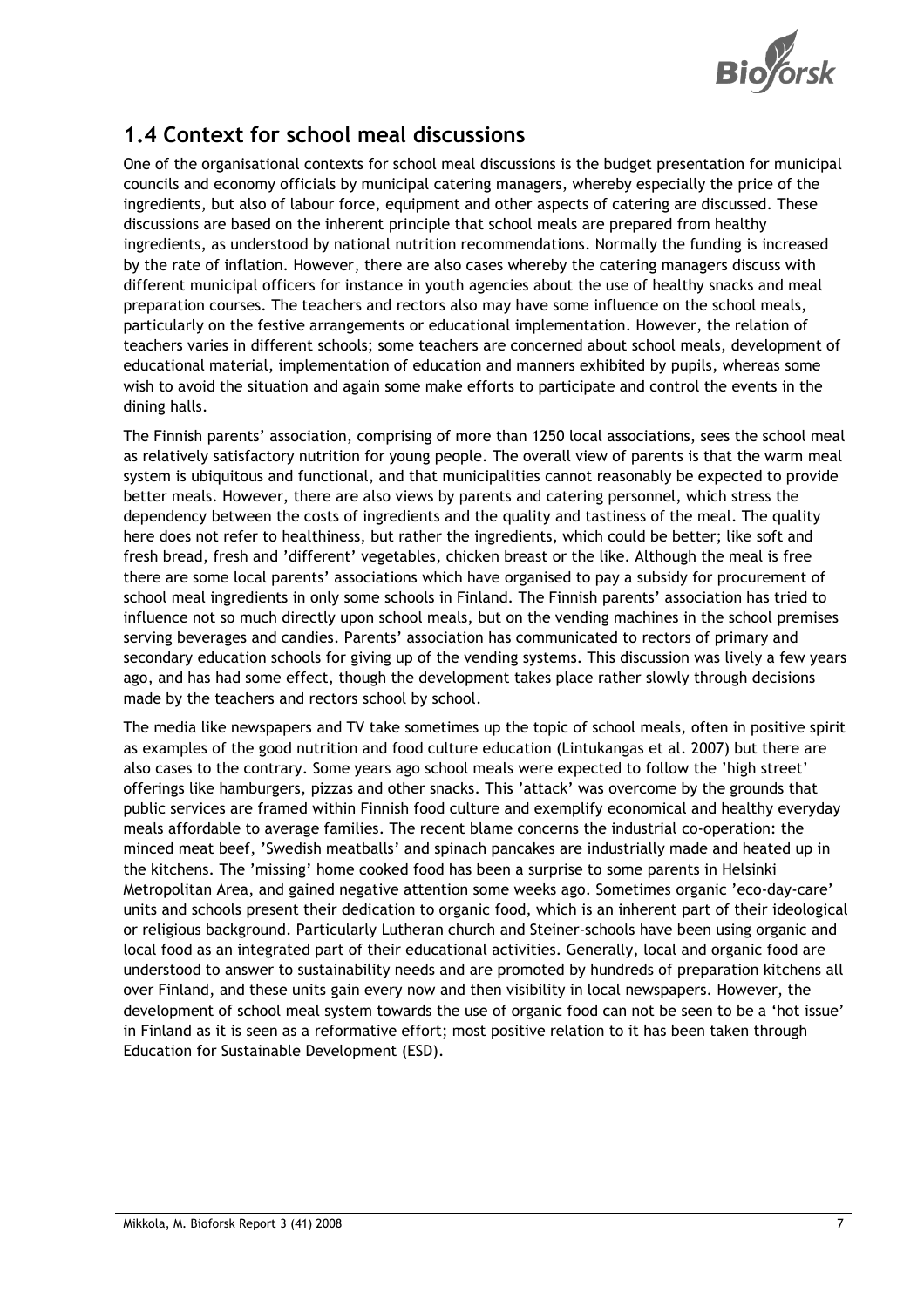

# 2 Statistics

### 2.1 Municipal structure

The six provinces in Finland (formerly 13) include in 1.1.2007 alltogether 416 municipalities, of which 400 in 'continental Finland' and 16 in Åland (See Appendix 1 for provinces and municipalities in Finland, Sisäasiainministeriö 2008). Half of Finnish municipalities have less than 6000 inhabitants and hence Finnish municipalities are on the average rather small. The six largest municipalities by the number of inhabitants are Helsinki, Espoo, Tampere, Vantaa, Turku and Oulu, which include 30 % of population and 40% of jobs. Three large municipalities, Helsinki with 564 000 inhabitants, Espoo with 235 000 inhabitants and Vantaa with 190 000 inhabitants, form the Helsinki Metropolitan Area, a concentration of about one million people. The smallest municipalities may have only about 120 - 250 inhabitants. This unequal structure becomes visible in economic and many other resources of municipalities, which are, in any case obliged to provide a broad range of services for their population. The municipalities run hospitals, health care centres, primary and secondary level schools and polytechnics, libraries and art centres, land use planning, road construction, water-, wastewater and waste management plans, and plans for nature protection and develop overall and sectoral municipal policies. (Suomen kuntaliitto 2008).

Municipalities are big employers. There are altogether 422 000 persons working in municipalities, which makes every fifth Finn a municipal worker or clerk. Further, four of five persons working in municipalities belong to social, health or educational sector. Altogether there are more than 5000 different vocational or professional titles in municipalities. Four of five municipalities employ no more than 500 persons; the largest employer is the city of Helsinki, which has 36 000 employees in municipal positions. (Suomen kuntaliitto 2008).

Municipalities offer for pupils in basic education (classes 1-9) free textbooks, warm meal with bread, salad and milk or juice, health care like vaccines and dental care. Additional tuition is organised for those who need more support for their learning. For pupils living at longer distances from school, the municipalities pay for free ride to the school; this option is especially used in rural areas. In secondary schools (age 16-18) these 'free support elements' are there for students, who need, however, to pay themselves for their textbooks. (Suomen kuntaliitto 2008).

### 2.2 Number of schools

The number of schools in Finland is presented by statistics of Finnish National Board of Education (www.oph.fi), presenting extensive data with 2006 as the last statistical year. The overall number of schools was 3491 in primary education (basic education) including 87 private schools (provided public funding), 26 state schools (for mainly disabled pupils) and 3374 municipal schools and 4 schools by joint municipalities. There were altogether 561 400 pupils, of whom in municipal schools 541 220, in state schools 6 890, and in private schools 13 290. The municipal primary education schools represent the largest share of schools and pupils. Also private schools are mostly publicly funded, and the 'private' means mostly particular cultural or religious orientation, which, however, is basically in alignment with national Core Curriculum. (Finnish National Board of Education 2008).

There were altogether 547 schools for upper secondary education for matriculation examination In upper secondary schools. Of these, 44 were private schools, 10 state schools, 480 municipal schools and 13 schools by joint municipalities, . These schools had altogether 113 980 students, of whom in municipal schools 101 630, in state schools 2 510 and in private schools 9 840. Again the municipal sector represents the largest share of schools and students. (Finnish National Board of Education 2008).

Obviously the number of schools in primary and secondary education varies according to the number of inhabitants in municipalities. The tables of the number of schools per region and municipality make it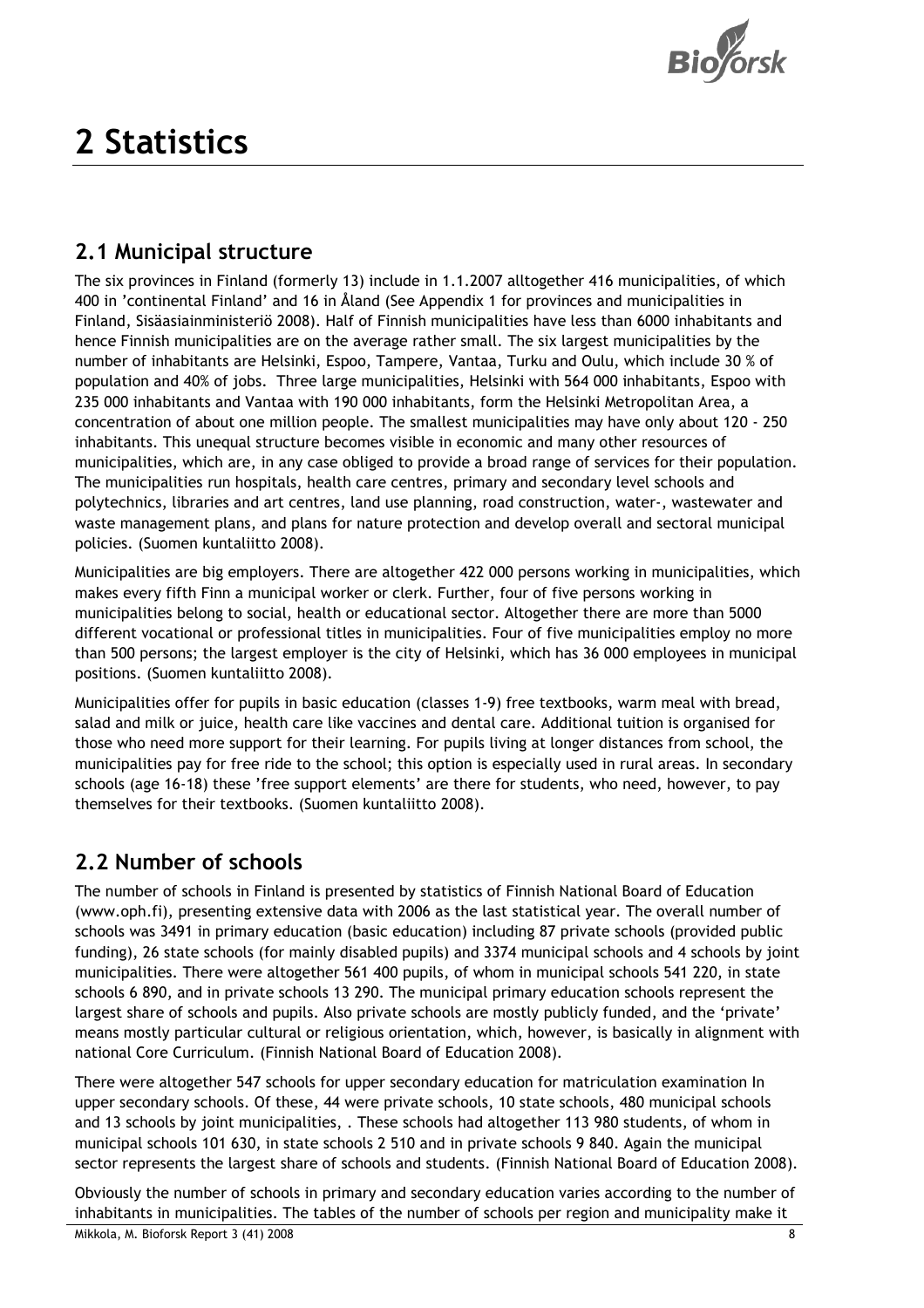

clear, that the Helsinki Metropolitan Area with some provincial urban centres makes the largest share of schools, pupils and students. The overall size of the national primary education cohort was nearly 561 400 and in upper secondary education for matriculation nearly 114 000, altogether about 675 400 young people in the sphere of 'general education'. (Finnish National Board of Education 2008)

There are additionally a number schools for vocational education and different special educations; in vocational education there were altogether 161 300 students (estimate for 2007) and in vocational 'demonstration' and 'apprenticeship training' education there were 125 500 students (estimate for 2007), altogether nearly 287 000 young people. Usually the general education line on secondary education level is more popular than the vocational education; however, on the vocational education a matriculation examination may also be accomplished. In universities of applied sciences 30 700 new students (of 75 800 applicants) started their educational path, and in universities this number was 22 300 (of 69 000 applicants). (Finnish National Board of Education 2008).

### 2.3 School meal system

The school meals of Finnish schools have generally a rather similar selection of dishes in their menues. The meals to be served are warm, and follow the 'plate model', whereby 1/4 of the plate area is used to serve food of high protein content like meat or fish. This is combined with food of high carbohydrate content like potatoes or pasta covering approximately 1/4 of the plate, and the rest 2/4 of the plate is dedicated to vegetables. The same proportions are present if the food should be a soup or casserole. Low-fat or non-fat milk is served with the meal due to calcium demand, and bread is normally eaten with butter or spread containing polyunsaturated vegetable oils. Salt content of the food is also payed attention to, as the excessive salt in food is considered unhealthy. The plate model of national nutrition recommendations is used as an example (Finnish Nutrition Recommendations 1999). The meals represent normal home cooked food, and usually are prepared according to menue designed to cycle at about 6 weeks intervals, with the exceptions of harvest, season and festive occasions. All schools serve also food for different diets, like celiac disease and lactose intolerance, and a doctor's statement is required for this. The special diets have increased for instance the use of milk products with hydrolysed lactose, increasing also costs of catering. Vegetarian and vegan food is also served, but vegan food is prepared and served only on parents consent, because the parents are held responsible for the nutrition of young people. (Urho and Hasunen 2004).

There are central or preparation kitchens in practically all municipalities, and they feed satellite kitchens with either hot or chilled food, to be heated on spot. The packing of hot food is a busy phase for central kitchens, and instead of this operation many kitchens would like to use chilling systems. That would also give flexibility for the organisation of the work. The facilities are normally property of municipalities, and changes to be made in equipment or rooms require acceptance of municipal boards. Contract caterers pay rent, and basically the dishes belong to the caterers. The largest share of caterers is municipal, which means that they have a municipal office with public pension scheme and a rather safe position. The new trend has been to change over to contract catering, and lower the 'fixed' municipal costs by 'freeing' the municipalities from personnel.

The kitchen infrastructure varies by age, so that modern buildings do not have large storage facilities or 'peeling rooms', but rely on industrially pre-processed ingredients. The old buildings do have larger storages but often without practical routes for transportation or enough chilling equipments, and suffer for lack of space in the cooking area. This is why modernization projects are continuously done on the sector.

The kitchen personnel has education so that kitchen and catering managers (managers of a sector like health and social sector or educational sector, with several kitchens) have a polytechnic degree and their work is often supported by a university degree nutritionist based in local hospital. Also veterinarians specialising in environmental and food hygiene offer guidance for professional kitchens. The cooks may have a vocational degree, and may be specialised to prepare different diets like lactose free, P/N low diets and energy restricted diets. The average age of managers and workers is rather high and the work is heavy, busy and responsible.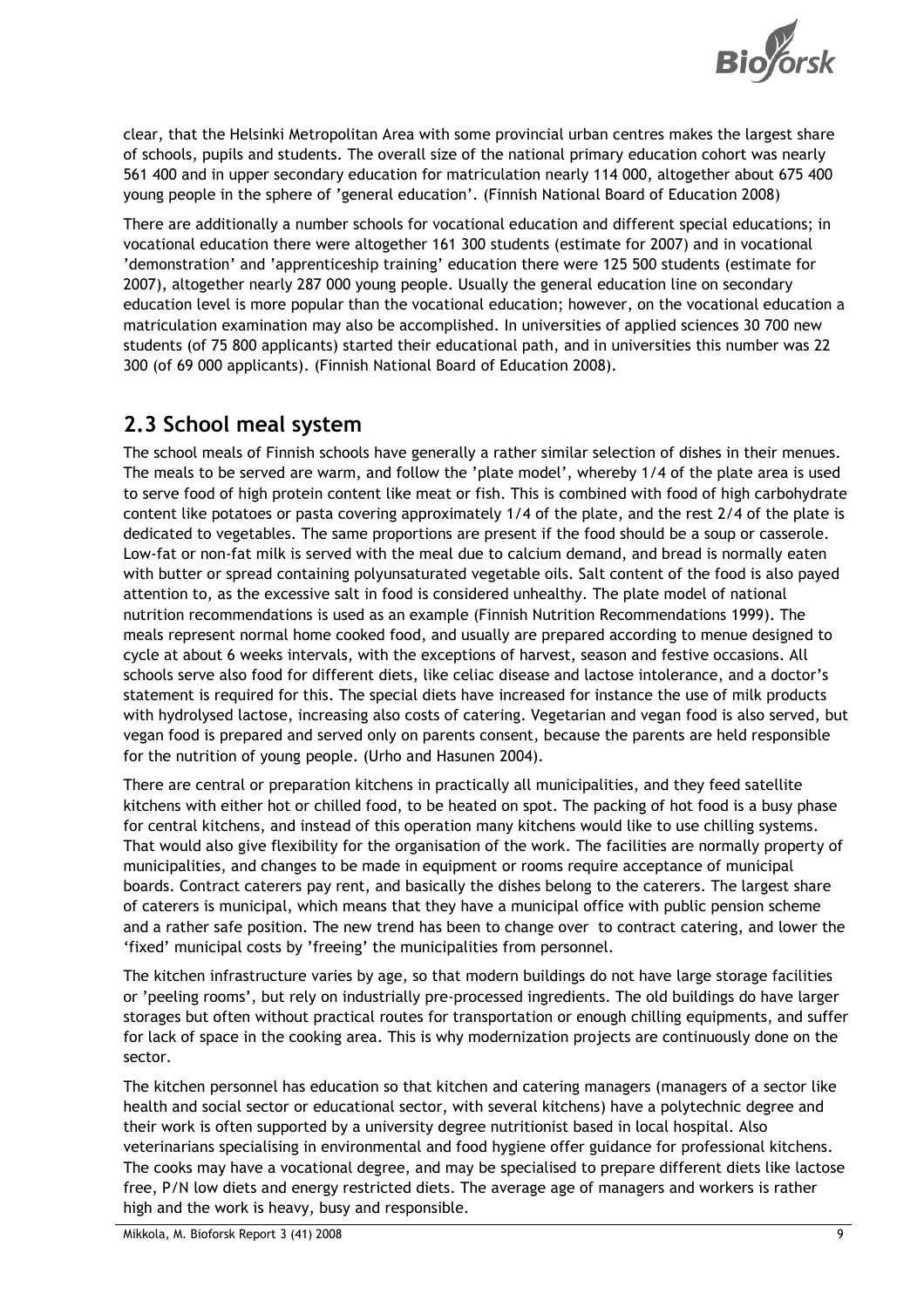

The public catering system has long traditions and is basically trusted in Finland. Pupils' and students' perceptions and preferences are taken into account in menu planning, and new dishes are tried and old ones may disappear so that menus change yearly. However, there are parents who would like the public sector to serve more 'quality food'. There have been some parents' associations where the parents have collected money to support the service their children are actually entitled to, but these examples are exceptions. Similarly, there have been cases where parents have proposed the establishment of an organic day-care centre or school to municipalities; in some cases these proposals have gained support. Wider agreement about the quality of food at school meals cannot be said to exist but the issue is often seen as a controversial question. However, equality in nutrition is considered an important corner stone of the system and solutions for problems are looked for locally.

### 2.4 Organic or partly organic school meal systems

As far as is known, there are no totally organic school meal systems running on continuous basis in Finland. The organic or partly organic school meal systems show very variable patterns all over Finland, depending on municipality, school level and context, time as well as active stakeholders. Organic ingredients are also closely connected with local food, which has relatively strong political support in Finland. To make the variation in the use of organic and local organic food more understandable, the variation is characterised as patterns named according to typical features.

### 2.4.1 The invisible embedded use of local and/or organic food

The 'invisible' use of local and/or organic food takes place as habitual business relations between local suppliers and kitchen as well as catering managers in municipal central kitchens, and sometimes in satellite kitchens which may serve fruits and sandwiches bought from local sources. There are cases whereby the kitchen manager has changed, but the supplier delivers the products 'like before' and is actually more attached to the site in terms of business than the persons running the service. The quality of local and/or organic produce is perceived as excellent, but the use is not necessarily advertised to customers like pupils, patients or nursing home inhabitants. However, the use of local and/or organic food is normally known to municipal accountants and board members. Typical products are peeled potatoes, carrots, onions, rutabagas, cucumbers, berries, rhubarb, eggs, fish and meat as well as organic milk, bread and pies (Mikkola 2008, Seppänen et al. 2006, Sarkkinen et al. 2006, Isoniemi et al. 2006). Additionally, the catering managers may support the development of local businesses by offering product development, regular purchases and developing of one-stop shopping for producers (Mikkola and Bergström 2007). The customers are contented with the food, and are concerned mainly about the use of domestic food, without further details. Often the ingredients are used as such, like milk, or as part of meals, resulting in partially local and/or organic meals. The practice leans on traditional and evolving business contacts with local producers and processors, who approach kitchen and catering managers. These business contacts may offer social connections and interaction in everyday work, co-operation in product development and food safety for catering managers. Additionally, many of them see to the economic viability of rural areas. (Mikkola and Bergström 2007, Mikkola 2008, Paananen and Forsman 2003, Lähiruokatyöryhmän loppuraportti 2000).

### 2.4.2 The site and time specific visible use of local and/or organic food

The second pattern of use of local and/or organic food means for municipalities increasing the visibility of organic and local food. A large number of municipalities organise organic or local organic meal days or weeks, whereby the whole meal or nearly all the ingredients are organic or local and organic (Mikkola and Bergström 2007). The practice is feasible for central kitchens, which organise the meal preparation well beforehand, adapting menues to available ingredients. If the municipalities are large, the consumption of organic meat may cover all available organic meat in Finland for the particular week, which means clearly extra planning by catering managers and supply chain representatives, mainly wholesalers or meat industry. This practice is seen by municipal managers as representing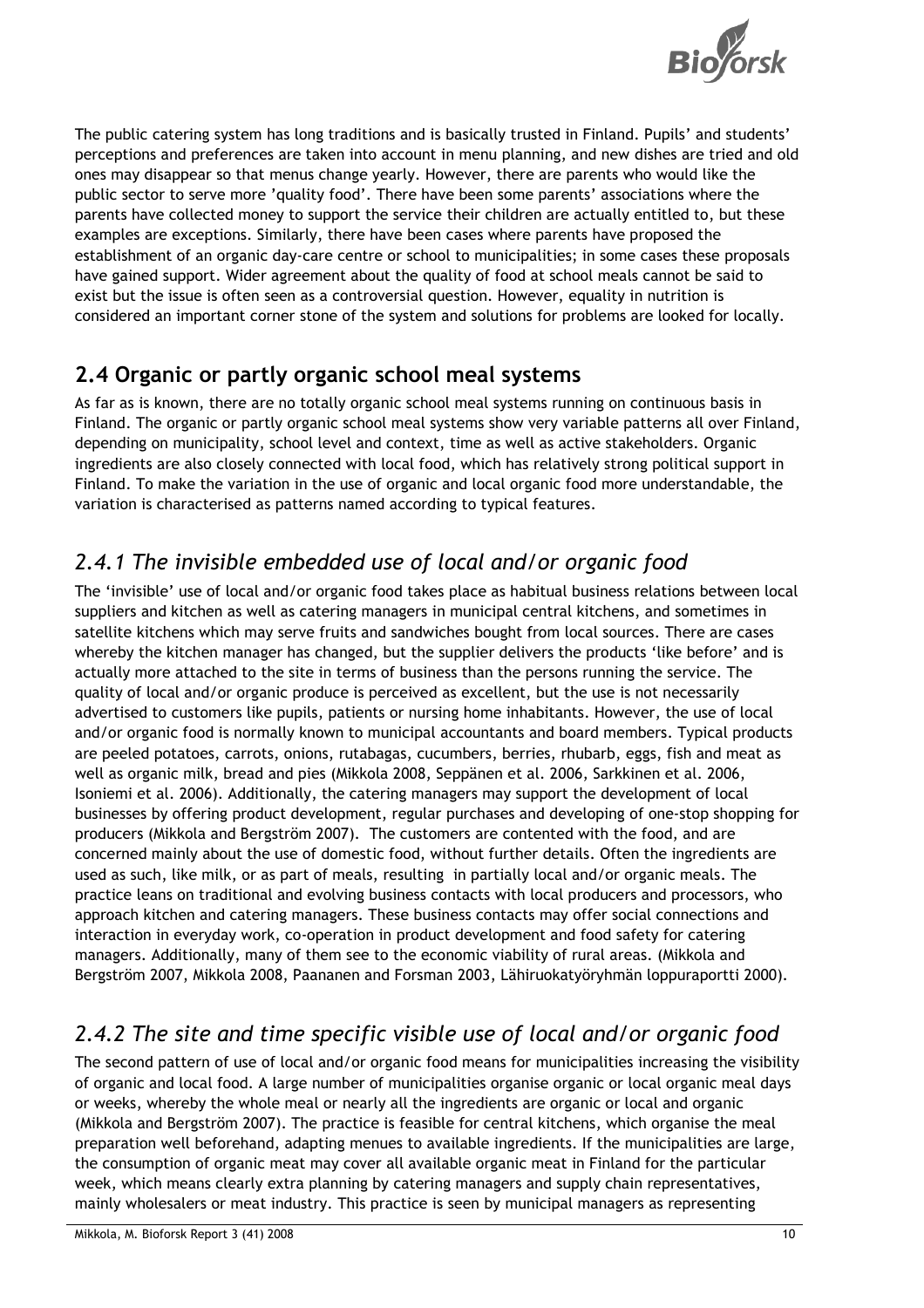

sustainable development and environmentally friendly activities, and is used as conscious way to visibly orientate public services towards sustainability.

### 2.4.3 The dedicated visible use of local and/or organic food

The third pattern of use of local and/or organic food is to dedicate an institutional site like a school or day-care centre to the use of this kind of food. Their names often indicate the environmental and sustainability orientation: the word eco is often connected in various ways with the particular official name. There are in very many municipalities all over Finland units, which procure organic food for meal preparation and servicing of organic fruits and vegetables as snacks (mellanmål). These units are not able to procure all-organic ingredients, which mean that the meals are only partly organic. The units requesting organic ingredients have often background in religious or ideological thinking, like camping centres and 'confirmation schools' of Lutheran congregations and Christian and Steiner schools and day-care centres.

### 2.4.4 The labelled use of local and/or organic food

The fourth pattern of using local and/or organic food is to communicate of this use to customers by different labels. There are at least three different more or less formal certification schemes involved in this communication: the Finfood certificate of the use of domestic food (Hyvää Suomesta ravintolat 2008), the Nordic Swan labelling scheme for restaurants (Swan labelling of restaurants 2006) and the 'Steps to Organic' -educational and promotional program (Portaat luomuun 2008).

Within the Finfood certificate scheme 'Good Food from Finland' the restaurants can label either all the meals they serve or only particular meals with this label. Particular attention is payed to milk, meat and eggs and products made of these ingredients. There are about 20 restaurants using this labelling at the moment (Hyvää Suomesta ravintolat 2008).

The Nordic Swan labelling scheme (Swan labelling of restaurants 2006) can be used for communication of environmentally friendly meal services by restaurants and catering units. The label is awarded when local and/or organic food is used by a restaurant or catering unit in terms of volume of main ingredients. As a matter of fact, the local food is defined as regional, which is food supplied within the radius of 500 km; this distance is chosen in oder to regard serving units located in sparsely populated areas, where also food processors are scarce. There are also other demands in the scheme, concerning the use detergents, other chemicals, transportation and energy. The labelling scheme is developed in about three year cycles in Finland by Finnish Standards Association (SFS, www.sfs.fi) in co-operation with other Nordic Swan labelling authorities, as well as industrial partners like restaurants, hotels and promotional organisations.

The use of local and/or organic food by public catering has also been promoted by vocational education and communication scheme offered by EkoCentria (formerly Luomukeittiökeskus), funded by the Ministry of Agriculture and Forestry. EkoCentria has developed the program Portaat luomuun ('Steps to Organic' or 'Organic step by step'), which offers free education and a diploma ('semi-formal' certificate) communicating the use of organic food in catering operations. The daily use of at least two ingredients yields the first step, four ingredients the second step and plenty of organic ingredients the third step. The catering establishments awarded the diploma were slightly more than 200 in 3.5.2007 according to Luomukeittiökeskus. This labelling scheme has been considered by caterers as a more feasible option than the official organic catering certification by Evira (The Finnish Food Safety Authority), since the Portaat Luomuun education is free and auditing procedures are less formal.

### 2.4.5 The science based evolving use of local and/or organic food

The science based evolving use of local and/or organic food takes place when catering organisations and separate units start to procure and purchase organic food on the basis of scientific evidence about sustainability, whereby they orientate towards sustainability consciously and on the level of their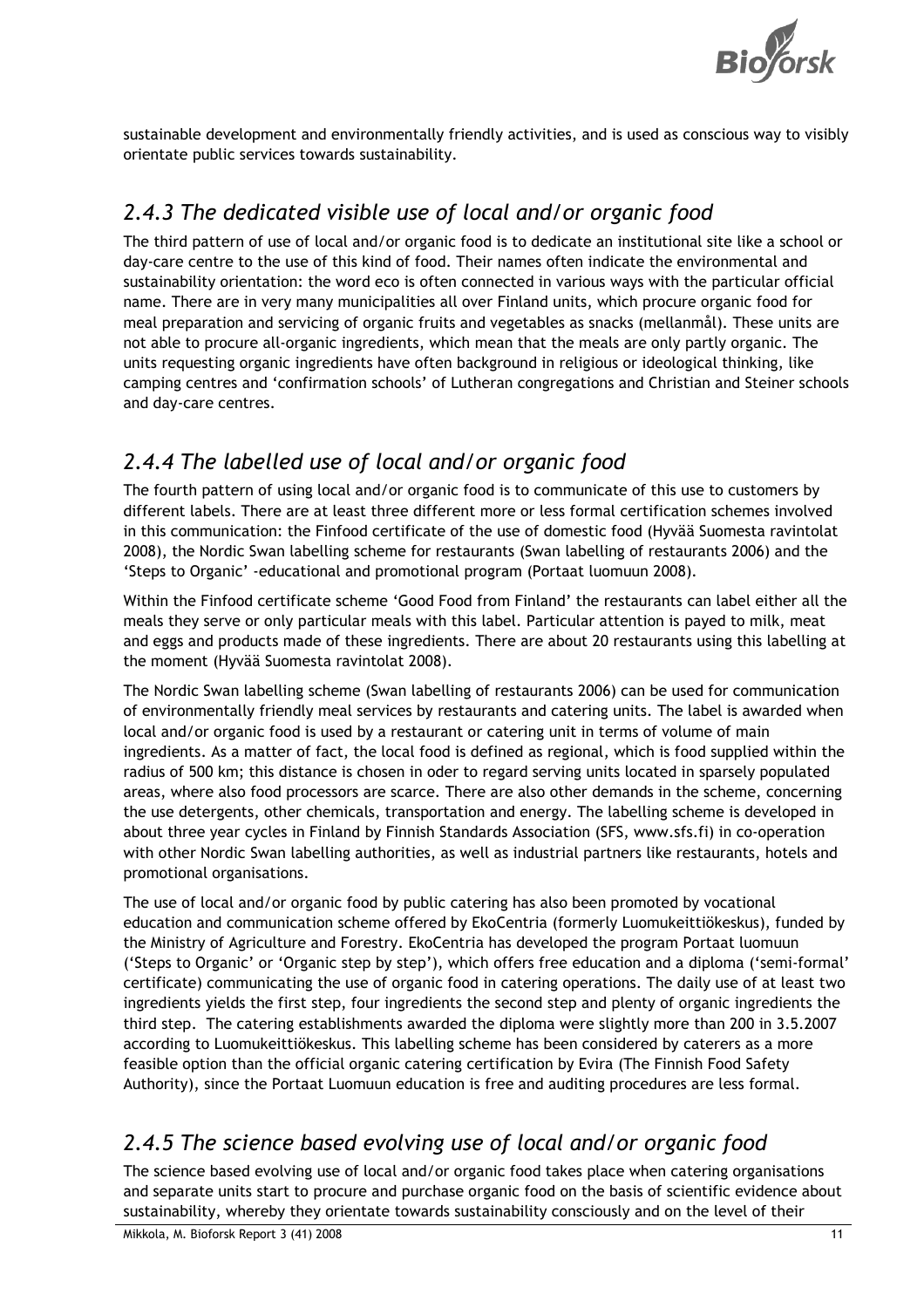

organisations (Mikkola and Bergström 2007, Mikkola 2008). This development is going on in some large public catering organisations, whereby the caterers have been introduced the idea of catering for sustainability. The impact is possibly remarkable, since these large organisations have large number of customers, inducing the increase in the so far rather stable demand of organic food. These organisational examples are also of importance, since the most difficult sites for increasing the use of organic food have been the large catering organisations under public funding; if this 'barrier' is overcome, their use of organic food may effectively fight against the common understanding of organic food as an inpractical and expensive product option. These large organisations are also nationally visible, and may offer an organisational model for other catering organisations as well. Additionally, the interest in organic food can be seen to rest on scientific basis, whereby both nutrition, environment and social well-being of food chain actors are taken into account. This approach is needed in developing a 'stronghold' for local and/or organic food, understood to be more sustainable than just any food on the world market. The view demands more scientific evidence but is also able to forward developmental pressure towards the organic and local food supply chains. However, this approach may meet significant time and cost constraints, which need to be to overcome in order to make progress with the use of organic food.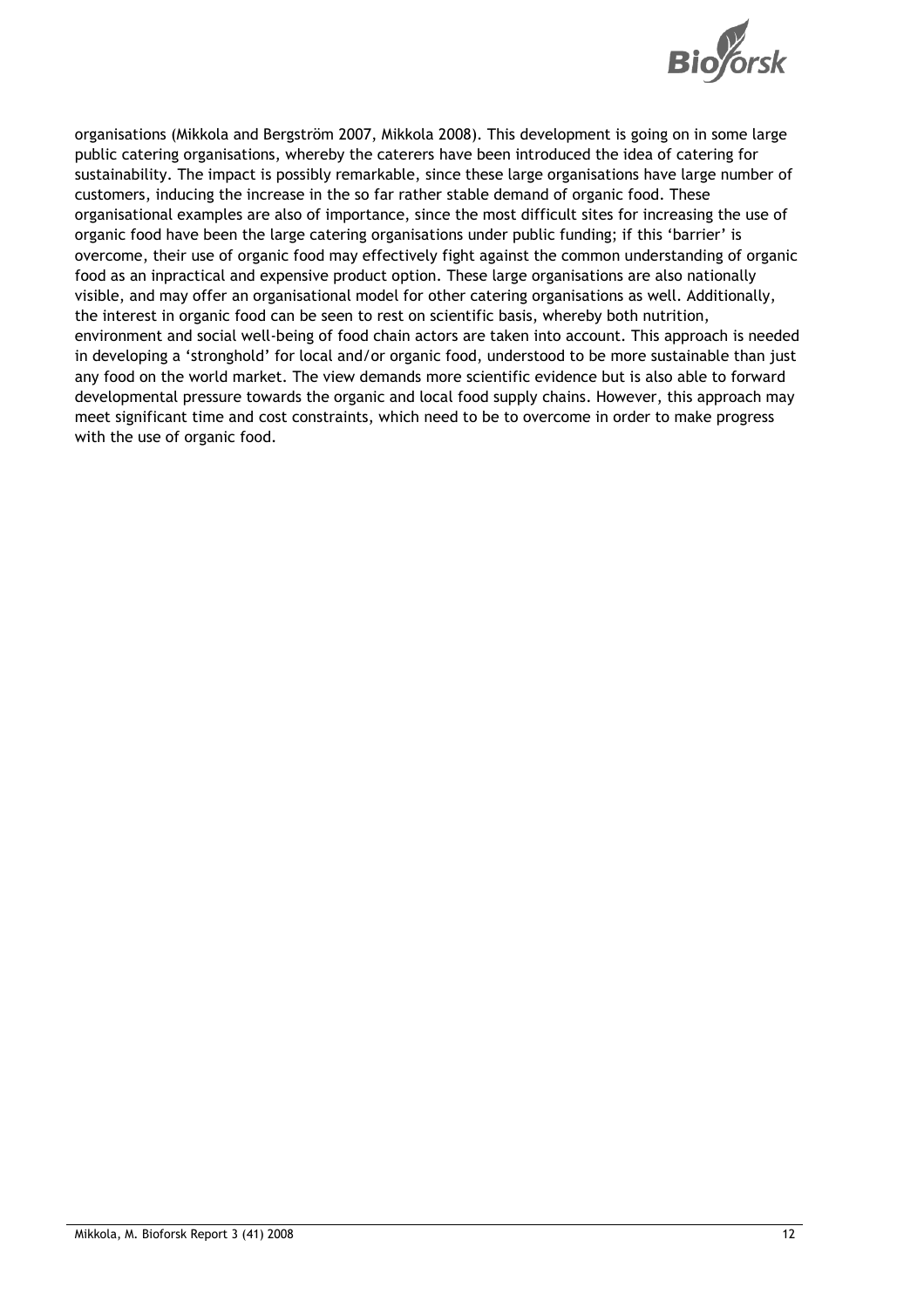

## 3 Organisation and objectives of different types of lunch meal systems for youth

### 3.1 Most disseminated lunch systems

There are in Finland 17 399 professional central kitchens, of which 5002 were public. In day-care centres there were 1029 professional central kitchens and in basic and secondary education there were altogether about 2329 professional central kitchens. The number of these decreased between 3-10% in 2007/2006 (ACNielsen 2007), when centralisation proceeds and kitchens are merged. The trend has been going on for several years and still continues. The total number of professional kitchens is bigger when also satellite kitchens are included; they normally serve hot food or heat the chilled food up. The total number of professional kitchens was in day-care centres 3030, and in basic and secondary education 3885 kitchens totally (ACNielsen 2007). Also the total numbers of kitchens decreased by few percents 2007/2006, when day-care centres and schools were merged into larger ones.

The school meal system is organised basically in three ways; first, public catering may operate within the municipal budget as a net budget unit, which does not seek after profits and the possible deficit is paid by tax income. Normally this is not accepted by municipal bodies and therefore public catering units follow tight budget limits. Second, public catering may operate as a municipal business unit, which seeks to create profits according to aims set by the municipality, and the profit is delivered for the municipality to be used according to ways decided by particular decision making bodies. Third, public catering may operate as a commercial company, seeking for profits and delivering them to shareholders as dividends. In all cases the catering premises and very often facilities are owned by the municipality, and rent is collected for their use if catering operator is not a net budget unit. In this case, however, municipalities pay for reconstruction and new equipment, whereas in the cases of of municipal business unit and commercial company the costs are recovered by the operators and additionally the changes need permission by municipal technical sector. The premises and facilities have become an issue due to old buildings and equipment, and municipalities may look for other companies' budgets to cover the costs. The net units are stable and may represent the traditional municipal service operators. Municipal business units, however, compete for their service position with commercial companies and are not necessarily awarded the contracts, which are done with commercial companies if these should be cheaper or normally, "economically most advantageous". The catering contracts may be very detailed, including particular guidelines for operations and menus, special conditions for accidents and responsibilities of parties as well as price limits and negative sanctions if meals are not served in time or quality does not comply with the original contract.

When municipalities call for tenders for catering services, the catering operators continue the chain by calling for tenders for meal ingredients. In this tender competition, the larger units, joint municipalities or catering chains have the advantage of buying big lots of food at cheaper prices than their smaller competitors. The slow decrease in the number of municipal central kitchens and the increase of satellite kitchens offers evidence about concentration (ACNielsen 2007). The municipal mergers as well lead to larger procurement units; as the top of concentration attempts a suggestion was presented, that all Finnish municipalities could join under one procurement unit at least concerning certain products in order to decrease their prices for municipalities. These procurement practices lead the catering organisations to use large wholesalers, with guaranteed deliveries. On the contrary, smaller units have the 'liberty' to buy from smaller suppliers, which are local, and offer organic or otherwise interesting products. These catering units may again operate as part of large municipal organisations but their location makes their deliveries difficult in one way or another; they may also be small or committed to different kinds of trade; they may have particular customers who favour 'different kinds of food'. The wholesalers usually keep track that the contracts are fulfilled by the buyings of the catering organisations; additionally they support their buyers with ABC-lists, helping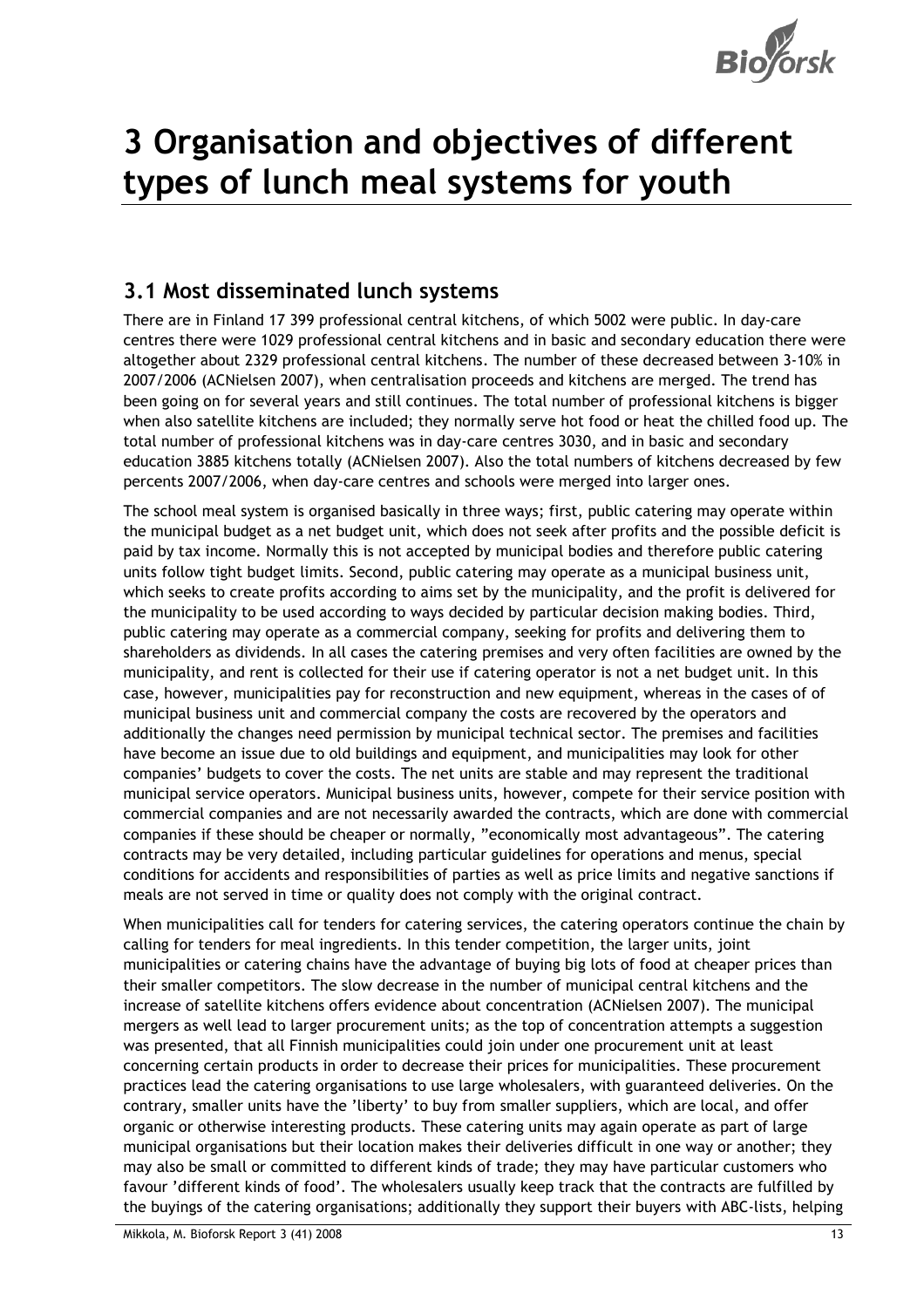

in following costs and choosing products. The suppliers are awarded contracts every second or third year, and the calls for tenders are published in official EU Journal if above the threshold limit. The catering organisations normally try to limit the high costs for transportation by taking maximum deliveries considering their storage capacity.

The public catering operations' core processes are listed as information and marketing, contract processes with clients and suppliers, operation planning processes, meal production processes, internal follow-up and invoicing as well as feedback, and finally follow-up and evaluation processes. All these processes include extensive data, best collected, used and stored in electronic form. These core processes have several support processes, like accountancy, personnel management, document management, premises management and procurement process. (Sivonen and Työppönen 2006). All the processes run continuously and demand expertise in catering. Particular evaluation processes concern situation and development in economic performance, customer satisfaction, nutrition recommendations, in-house control, occupational safety, gender equality, labour regulations and possibly performance of trainees working in catering. Additionally, there are often developmental projects focussing on particular areas in catering. Most of these areas are under control of catering manager, assisted by cooks, waitresses, cleaners, suppliers, secretaries, procurers, nutritionists and veterinarians.

The public catering processes rely increasingly on IT support systems in menu planning, calculation of nutrition values, in purchasing and procuring as well as following and evaluating economic and efficiency processes. In some hospitals the documentation takes place on the level of individual meals. The system increases the amount of data and makes industrial processes more controllable and comparable. On the other hand, there are also always data and information, views and opinions which are not smoothly recorded by IT support systems, but remain fuzzy and unknown, and offer potential for further development.

#### 3.2 Values and aims for school lunch system

The basic values can be 'read' from the historical descriptions, concerning both work place and school meal systems. These are still highly valid even today in that the historical features have 'survived', although their expressions may have transformed to some extent when the general and more or less evenly distributed affluence has increased in the Finnish society since the 1970'. This concerns especially the aim of good nutrition, offering lateral support for factory, construction, office or school work, and this is the same for both genders. The social orientation for support by meals to those who did not have the means to pay for food started little by little during the 1940' to be replaced by the consideration that all the citizens have equal right for the same support from the public sphere. The ground may have been in the negatively felt visibility of being supported; those who paid less or nothing at all, were identified and 'known' by others to be poor. The school meal system was started by well-off ladies, who expressed social responsibility in the beginning of 20th century. This responsibility was later, particularly by left oriented parties, expanded to concern actually all citizens as payers and all citizens as receivers, who were in this way made equal particularly through public services. This may explain why currently school meals in Finland may not generally be accepted to exhibit 'elitist' features and they seem to stick to some - if not quite home cooked - but anyway local and institutionally idiosyncratic and rather modest qualities. The important characteristic, though, is the scientifically oriented way to perceive food, which became historically visible by using doctors and later nutritionists as menu developers and experts in nutrition questions. Particularly the nutrition, hygiene and public health, as scientific conceptualisations, have been attractive grounds and aims in public catering, as they have been identified as efficient helpers in health and well-being problems so far.

However, the nutritional problems of today are a challenge for public catering in Finnish schools as elsewhere in the Finnish society. The problems stress the way the schools try to use the meals as vehicles for nutrition but also health, cultural and economic education. One catering organisation has put two meal options, of equal amount of money, on display in the entrance hall in front of the dining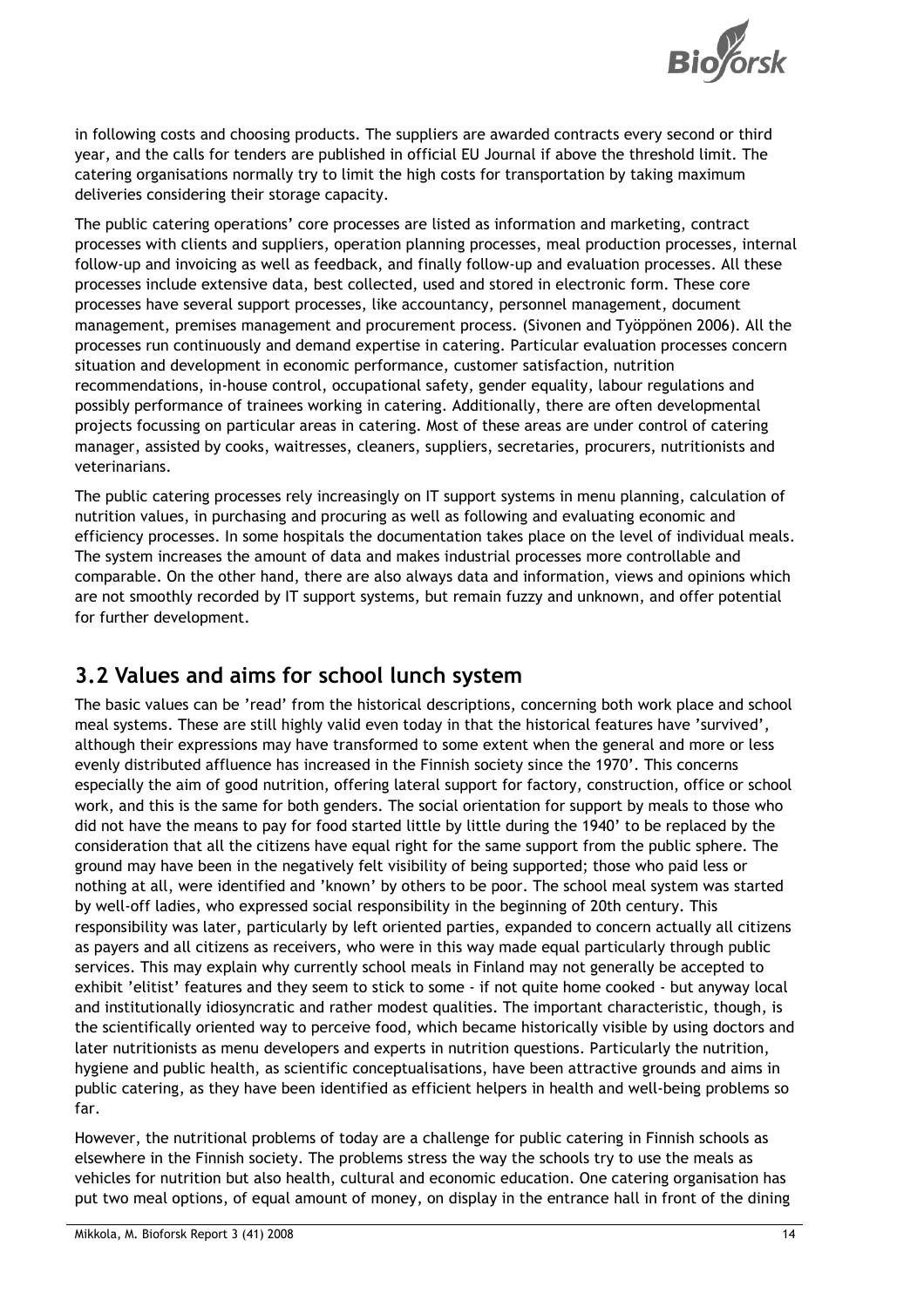

hall. The pupils and students see side by side the meal of the day, be it chicken and rice, meat soup, Swedish meat balls and potatoes or spinach pancakes with ham sandwich and salads, and a bottle of Coca-cola, French fries and a hamburger; think for your self, which one is better for you, the Stilleben seems to say. Maybe some pupils and students do; in the same municipality, they also made changes in the Youth Club where previously coke, chocolate bars and buns were served. The new offerings include pies, juices, sandwiches, yoghurt and fruits. However, more often than not the changes go on slowly and it normally takes a few years time, maybe ten years, before a thorough change occurs. The basic ethos of public catering is for healthy and wholesome food; around this axis there is also concern about sustainability, mainly as local and regional employment and livelihoods in rural areas (Sivonen and Työppönen 2006, Mikkola 2008).

A more troublesome feature in this big pattern is that the catering managers are ambiguous about the qualities of domestic, imported, local and organic food. They cannot always make a difference between these types of foods, and the reason may be that since Finland has had relatively few 'food scares and scandals', professionals tend to think that domestic conventional food is nearly equal or without particular difference to organic food. Additionally, the qualities of local small scale production and organic produce are rather close, which tends to blur these types of food in terms of quality difference. Finally, local food has also other positive sides to it, for instance the lack of additional complications like needing to be registered as an organic kitchen. On the other hand, also beef from other continents may have its positive aspects - the cattle is free ranging, pure and the trade supports important industry for developing countries. The 'professional memory' reaches far back in hygienic questions, and if these are without blame, the most important condition for catering managers is satisfied. The environment is often seen as environmental hygiene and the environment as such remains on the background; however, transportation is something which is negatively perceived by all professionals, and is seen to be minimised if possible. The big picture actually follows rather well the ideas of sustainability, except that the 'blurred' qualities of foods from different production methods would need more clarification. (Mikkola 2008).

#### 3.3 Actors, roles, and relations within school meal systems

The primary actors planning the school meal system are the catering managers who have a supervising role towards the operations of individual kitchen managers. In large organisations, there may be several or tens of individual kitchens, even hundreds of them; this is especially the case in large municipal business units and commercial catering chains. The larger the organisation, the more there are specialised actors in menu planning, nutrition therapy, procurement, marketing, cost analysis and hygiene controls etc. These activities are normally bound to follow organisational strategies, and form a complex web of interaction. A typical feature, however, in small and large as well as public and commercial organisations is their hierarchical way of dealing with practical tasks. This also renders personnel responsible for their tasks as well as gives them the possibility to develop their expertise. On the other hand, individual catering managers may feel themselves too independent, without room for manoeuvres of their own. The cost sensitivity is another area where public and commercial organisations stand on the same line, and both need to cut costs. Both sides also complain that the sector is undervalued by politicians making the decisions, and suggesting as a regular 'developmental idea' to increase the efficiency and cut the costs of public catering. The sector's professions may also be relatively less paid than other municipal sectors, making it difficult to recruit new personnel particularly to performing tasks. Here also the education is often missing, and the responsibility of supervising personnel is even more emphasised.

The role of parents is rather detached concerning the school meal system; on the one hand they rely on the equal and nutritionally well balanced diet and free lunches, but on the other hand they may feel that young people do not like very much the food they are offered at school and also realise they cannot do very much to help the situation. In some rare instances local parents associations have collected financial support for procurement of ingredients. In general, the meal patterns at homes are idiosyncratic and separate from school meals, but municipalities also publish their menus for current week or two weeks, in order to help the families to build up their menus in 'co-operative' ways. If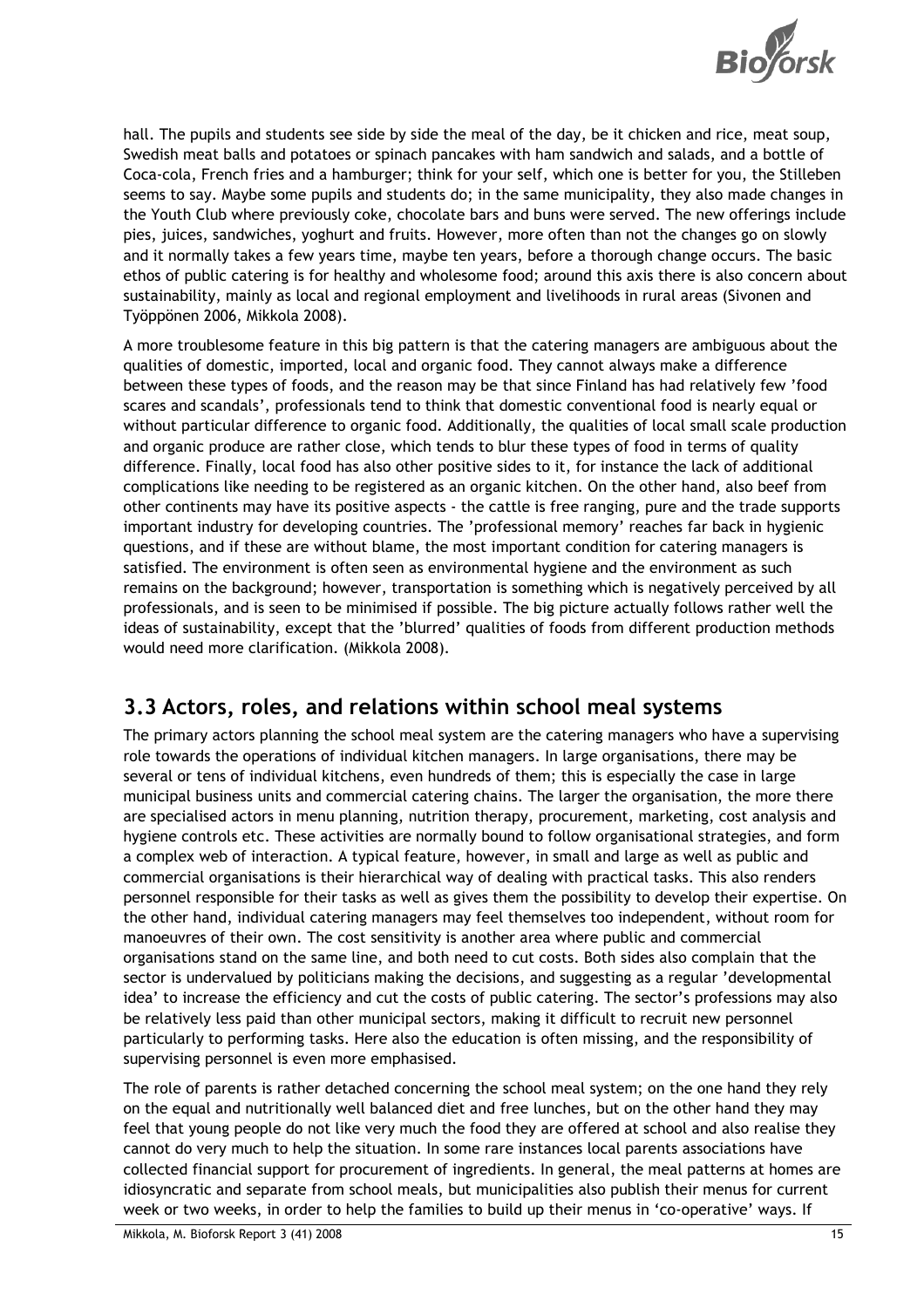

there is for instance fish offered at school, the central meal ingredient at home might consist of some other ingredient, perhaps more approved by the young people. The parents normally go shopping for food on the average 2-4 times a week in the evening, after the work day. The parents often go together, particularly during the weekends, or either one of parents is the shopper, according to work schedule, shuttle bus or train routes and location patterns of the retail outlets when using car. The meals are cooked in similar fashion; either together or the one available for the task will do it. In addition to women taking care of household tasks the participation of men has been steadily increasing. However, household tasks also include the transportation of young people to their hobbies in the evening; the question is rather about the meaningful sharing of the tasks between those family members available for doing them. The problem of young people not liking the meals offered for them in general is well known to parents, who may also think that school meals are not 'worse' than the meals they are cooking and serving to their children themselves. This may refer to a more common problem concerning the relation of young people and food today.

### 3.4 The costs of school meal systems

The Finnish school meal system is geared to efficiency, equality, high nutrition standards and healthy and wholesome food, as expressed by agrifood professional language. The area is well organised, but the pressures of today are visible; the appreciated services are not particularly well paid, the work is heavy and timing is very strict, the cost limits are continuously discussed and the meal services are the targets for savings of municipal funding. This is seen when the costs are compared between municipalities; in the cheap end the meal may cost 1.50 Euros and in the expensive end 10.00 Euros per day per pupil during 2006 (www.oph.fi). In Helsinki, the meal did cost 1.82 and in Espoo 2.18. In a very small municipality the price was more than 6 Euros, but the food may not necessarily be very different. Some schools in rural areas use sometimes berries, fish and mushrooms picked up by pupils and students as meal ingredients. These meals may have extraordinary quality, but they represent rather a rarity than an average case. The average price per meal per day was 2.36 Euros, and this includes all costs like ingredients, electricity and water, salaries, cleaning, premises, investments and so on. The extensive variation is caused by variability in the sizes of catering and procurement units, salaries, distances and facilities among other things. (Finnish Board of Education 2008).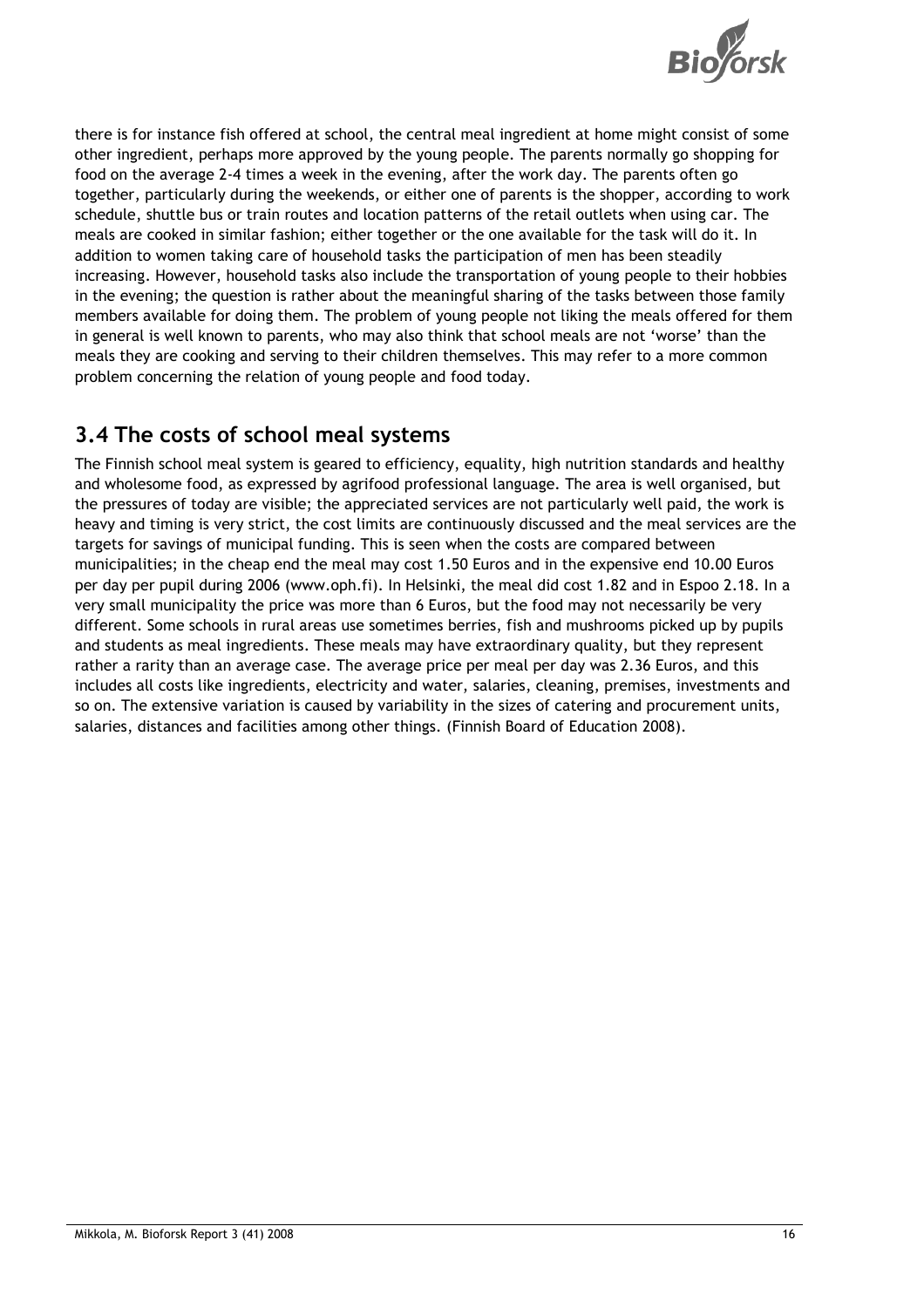

# 4 Catering units co-operating in iPOPY-study

#### 4.1 School catering units

Two basic education schools, located in different urban districts, with less than 600 pupils are included in the study. The meal system of both schools is organised by a large catering organisation, which operates as a municipal business unit. The education bureau of the city calls for tenders for catering, cleaning and maintenance services; the present owners of awarded contracts may change during the study period and the relation with the catering personnel cannot be seen as stable. One of the schools uses no organic food, but the other one does, mainly organic milk products and cereals. Otherwise they follow the same cycling menus with same seasonal and festive exceptions. One of the schools is a Green Flag school and may be used as a practical example about environmental education for other schools' catering personnel of the large catering unit. The teaching personnel in both schools are interested in participating in the study and support ESD.

### 4.2 Congregation catering units

Congregations in Finland, as tax collecting communities, belong to the sphere of public procurement. The congregations run extensive educational activities when they organise 'confirmation schools' for young people at the age of about 15-16. The congregation participating in the study has nearly 180 000 adult members, representing 76 % of the local population, and nearly 2500 young persons took part in congregation activities in 2006. The young people are in the summertime in recreational centres, located in either rural areas, Lapland or in near by cities. Congregations have been using local and organic food for long time, due to their connections with spiritual movements like Taize or Emmaus. The catering organisation within congregation is a net budget unit, and for young people they serve meals five times a day. The congregation has participated in environmental projects and holds a certificate for that. Unlike the large catering organisation in the schools, this catering unit is rather small. The congregation is interested to extend their education into food system and practice sustainability in concrete ways by organic meals.

### 4.3 Hospital catering units

The large hospital catering unit is a municipal business unit, the profit of which will be used to benefit activities on the wards and in medical research. The catering unit is governed by joint municipalities, which makes the administration complex but expands the medical and catering activities. The unit serves patients, personnel and students, and additionally organises nutrition consultation services and participates in medical research. The unit has more than 20 individual hospitals to be served, and one of hospitals has catering unit run by commercial catering company. Some wards in the hospitals have been using organic food, to be added to the main course part of the meal on the ward. The catering manager and the ward catering managers look for the study to clarify the meaning of organic food for the patients and as a way to orientate the activities towards sustainability.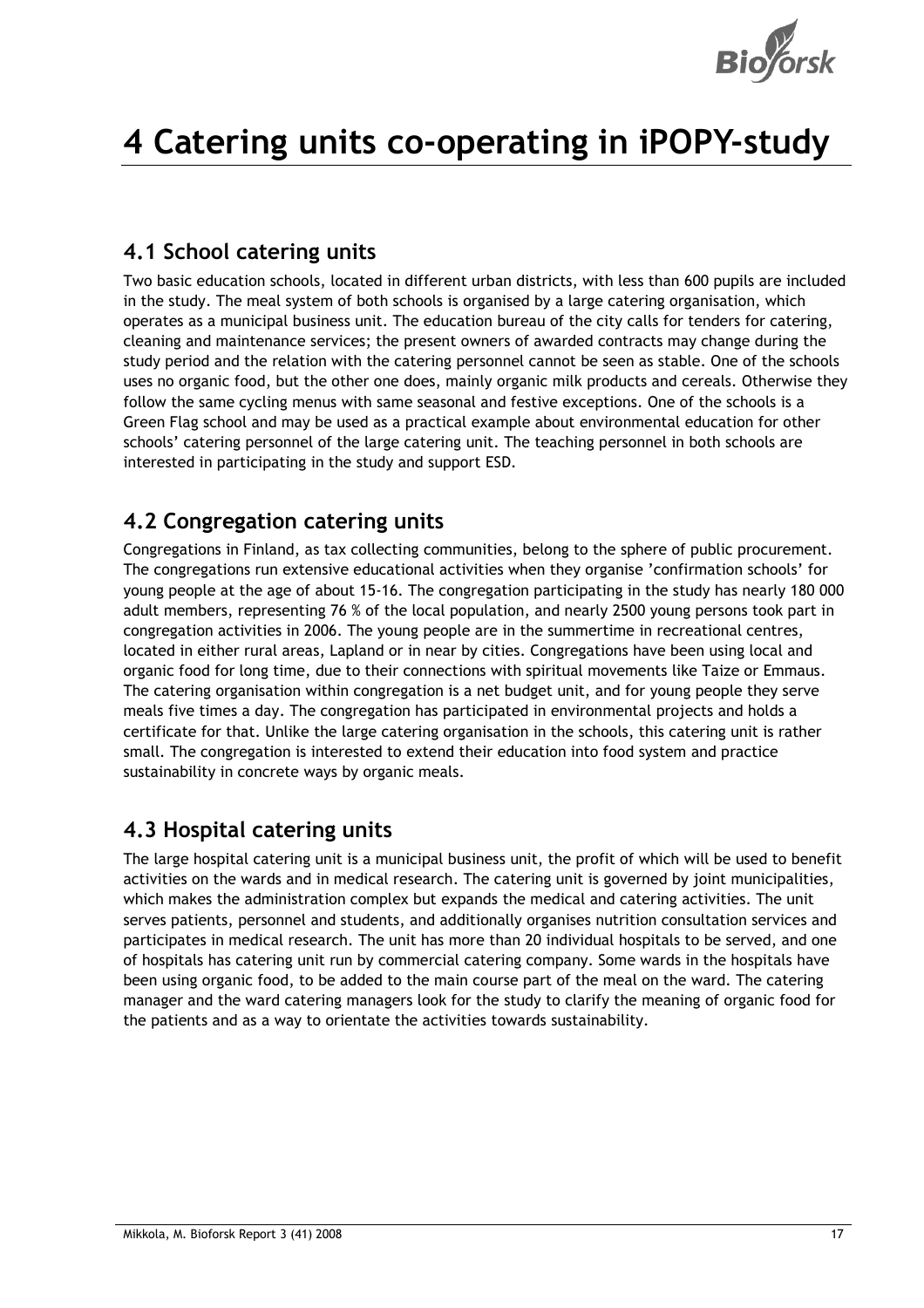

# 5 Reflections on compiling the national report

### 5.1 Justification of information

The information in this report is based partly on literature, of which main part is in Finnish. The organic agriculture has been to some extent researched by MTT Agrifood Finland and Department of Economics at the Faculty of Agriculture and Forestry, University of Helsinki. The research has concentrated more in primary production and consumer markets than on the use of organic food on the catering sector. The literature pertaining to the question also includes local food, which comes together with organic food, of course as a separate entity. However, the literature about public catering is mainly based on surveys and there are less case studies dealing with processes and qualitative insights into the sector. Part of the claims presented in this report are based on authors' cultural understanding and knowledge about catering sector, developed through the years as teacher in vocational and polytechnic education as well as customized training for companies and later research work. The statements of this report can be seen to represent the state of the art of knowing catering, since the recent interviews hardly brought new ideas or views to the fore, except that the Green Flag campaign has had some success within educational world. The use of organic food is embedded as part of activities in the Green Flag environmental education, whereby organic food is introduced as a part of a wider framework of Education for Sustainable Development (ESD), which makes organic food a more attractive option for many; it becomes part of the future oriented whole. The Steps to Organic promotion may have had more success in other spheres than the municipal basic education; there are religious and 'worldview' based day-care centres and course centres in the 'Steps' kitchens, as well as independent commercial catering companies also. Some vocational institutes and universities of applied sciences are also included. These cases represent at the moment the forerunners, which will hopefully become mainstream in the nearby future.

### 5.2 Status and accessibility of information

The official registers by Finnish National Board of Education, Association of Finnish Municipalities and commercial free information like ACNielsen can be seen to be very trustworthy and reliable. The catering sector is basically 'a moving target', as are schools as well, since the individuals at schools move to new locations, firms close down and start again, and public organisations like municipal business units may not be awarded contracts and even municipalities, with their catering services, merge into larger ones. Additionally, the small unit working for public catering in the Association of Finnish Municipalities does not exist any more, since the sector is seen as competitive, independent and 'mature' and not in need for more developmental support by central municipal organisation. The lack of this previously functioning unit makes all additional data, statistics and more particular information unavailable. The municipalities do neither make available their procurement data for food as a particular statistical object, but the figures need to be collected from municipalities. The catering organisations seldom collect consciously statistics of their use of local or organic food to be published, but this information is to be 'refined' from their sources, which are in practice confidential due to competitive character of the sector. The public caterers have an organisation of their own, on professional basis, and universities of applied sciences educate catering managers. These organisations produce studies about catering, mainly based on particular companies and sites, which are often restaurants or restaurant chains. Parts of these studies are confidential. The information given here, based on Finnish research literature of MTT Agrifood Research Finland, professional reports, contacts with sector representatives and author's own experiences of the sector as a teacher and a researcher, is seen rather trustworthy. However, the fragmented character of knowledge makes it difficult to draw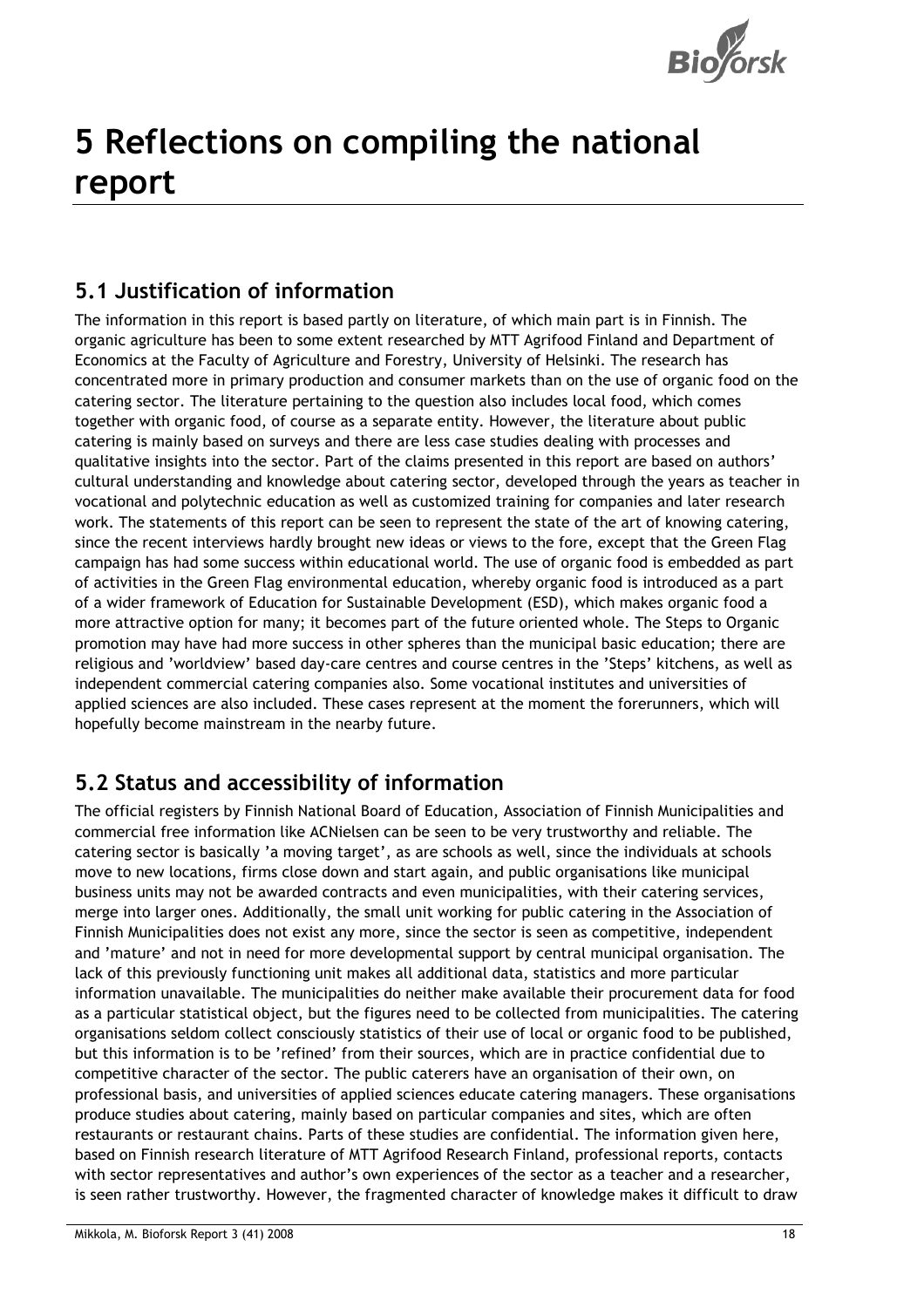

a very clear picture; this report represents the effort for clarification but the informational lines are necessarily a bit fuzzy.

One additional difficulty in writing this report was that the existing literature is mainly addressed to Finnish audience and the language barrier is evident when idiosyncratic organisational terms have no corresponding terms in English or these are not informed by common dictionaries. The Finnish web pages can be accessed easily, and some tables can be understood even without or with some language support even if they are in Finnish. However, the English texts in the web are not meant for research purposes but to help the foreign visitor or customer of for instance the Board of Education to seek out educational information s/he may need as a foreigner. The Finnish material of interest is mainly developed for educational or planning purposes for Finnish municipal and state officials and is not intended to 'open up' the catering sector for food system researchers. The aim in this research project is to publish more information in English and to develop deeper understanding of the catering sector with international co-operation.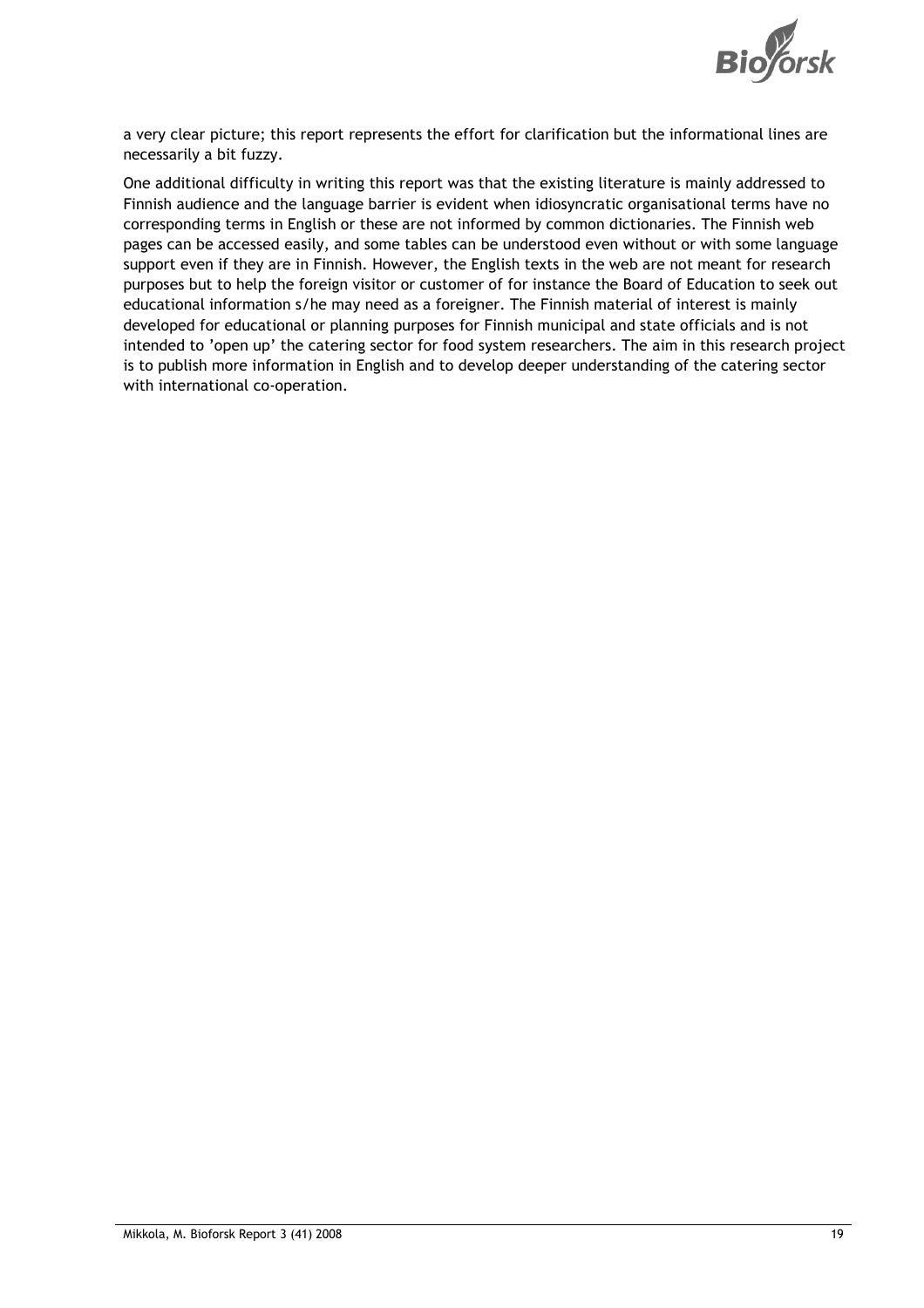

## 6 References

- ACNielsen 2007. 31. lokakuuta 2007. Tiedote. Horeca-rekisteri 2007. Kodin ulkopuolella syötyjen annosten määrä kasvoi. Saatavissa 11.1.2008 osoitteesta http://www.acnielsen.fi/site/index.shtml]. [Communication Horeca-register 2007. Increase in the number of out-of-home meals. In Finnish. Accessible 11.1.2008 at http://www.acnielsen.fi/site/index.shtml]
- Finnfacts 2008. Accessible 14.1.2008 at http://www.finnfacts.com/english/country/index.html
- Finnish National Board of Education 2008. The Finnish Education System. Also various statistics concerning education. Accessible at www.http://oph.fi. In Finnish.
- Finnish Nutrition Recommendations 1999. Nutrition Recommendations for Special Groups. In Finnish. Accessible 09.01.08 at

http://wwwb.mmm.fi/ravitsemusneuvottelukunta/Ravitsemussuositussivu.htm]

Hyvää Suomesta ravintolat 2008. Hyvää Suomesta ravintolatunnukset. Saatavissa 14.1.2008 osoitteessa

http://www.finfood.fi/finfood/hs.nsf/8e4c023f2fb3854cc2256b200019aa77/c7cc6088213 a2f21c2256b6e004587b7?OpenDocument [Good Food from Finland-labelling. Accessible 14.1.2008 at

http://www.finfood.fi/finfood/hs.nsf/8e4c023f2fb3854cc2256b200019aa77/c7cc6088213 a2f21c2256b6e004587b7?OpenDocument. In Finnish.]

- Isoniemi, M., Mäkelä, J., Arvola, A., Forsman-Hugg, S., Lampila, P. paananen, J. ja Roininen, K. 2006. Kuluttajien ja kunnallisten päättäjien näkemyksiä lähi- ja luomuruoasta. Kuluttajatutkimuskeskus, julkaisuja 1:2006. [Consumers' and municipal decision makers' views about local and organic food. National Consumer Research Centre, publications 1:2006. In Finnish.]
- Lintukangas, S., Manninen, M., Mikkola-Montonen, A., Palojoki, P., Partanen, M. and Partanen, R. 2007. Kouluruokailun käsikirja. Laatueväitä koulutyöhön. Opetushallitus. Helsinki. [Handbook for school meals. Quality food for school work. Finnish National Board for Education. Helsinki. In Finnish.]
- Lähiruokatyöryhmän loppuraportti 2000. Lähiruoan mahdollisuudet. Maaseutupolitiikan yhteistyöryhmän julkaisu 6/2000. Sisäasiainministeriö. Helsinki. [The final report of local food committee 2000. The possibilities of local food. Publication of the co-operation group of rural policies 6/2000. Ministry of internal affairs. Helsinki. In Finnish.]
- Mikkola, M. 2008. Miksi julkisissa ruokapalveluissa on niin vaikea käyttää ekologista ruokaa? Esitys Maataloustieteen Päivillä 10.-11.1.2008 Viikissä, Helsingissä. Saatavissa 11.1.2008 osoitteessa http://www.smts.fi/julkaisut.htm. [Why is it so difficult to use ecological food in public catering? A presentation in Agricultural Science Days 10.-11.1.2008 in Viikki, Helsinki, Finland. In Finnish. Retrievable 11.1.2008 at http://www.smts.fi/julkaisut.htm]
- Mikkola, M. and Bergström, K. 2007. Intertwining ecological food into public catering. An unpublished manuscript.
- National Core Curriculum for Basic Education 2004. Finnish National Board of Education. Accessible at www.oph.fi. In Finnish.
- Paananen, J. and Forsman, S. 2003. Lähiruoan markkinointi vähittäiskauppoihin, suurkeittiöihin ja maaseutumatkailuyrityksiin. Maa- ja elintarviketalouden tutkimuskeskus. Maa- ja elintarviketalous 24. 62s., 8 liitettä. [Marketing of local food to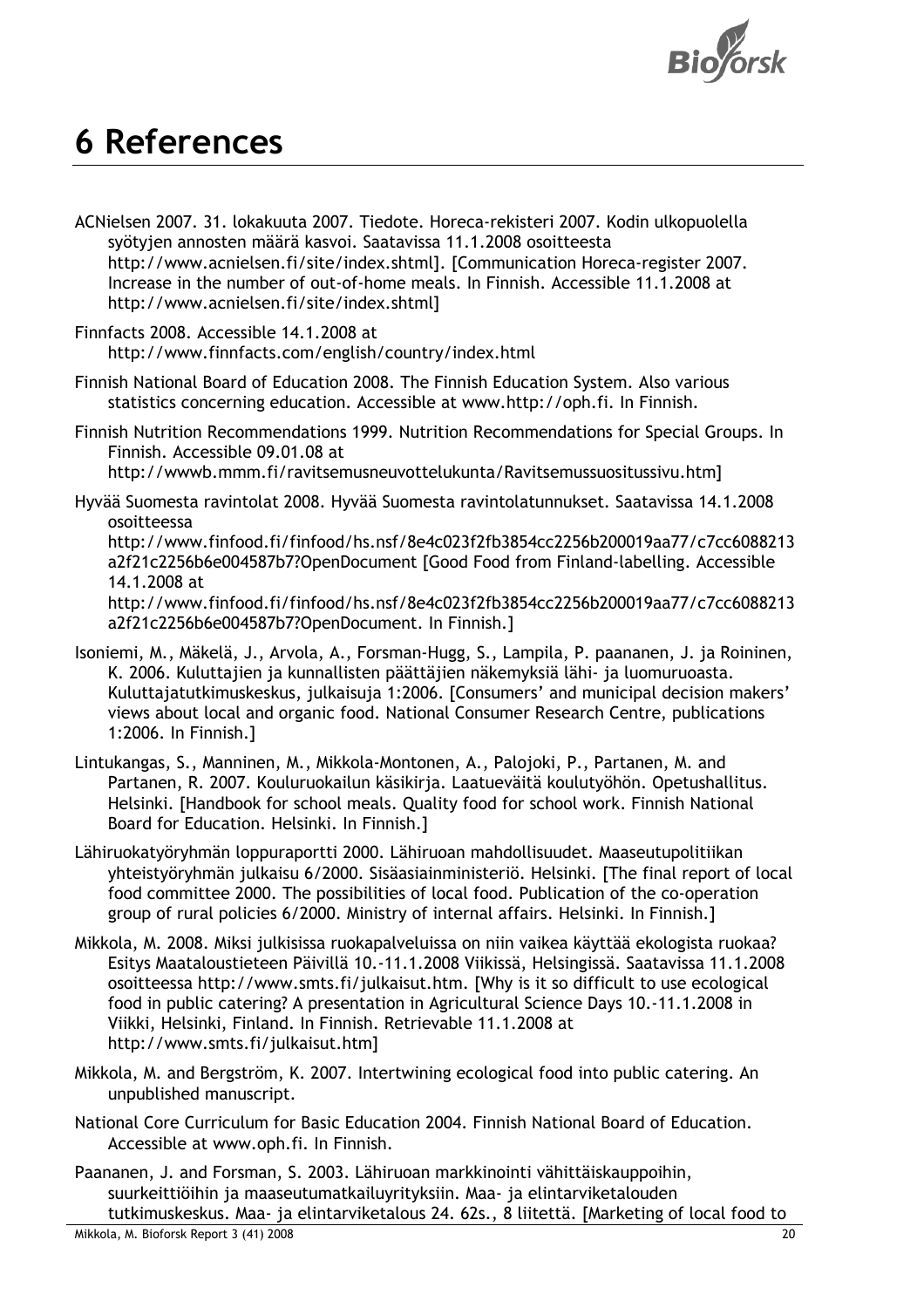

retail stores, catering units, and rural tourism enterprises. MTT Economic Research. Agrifood research Finland. Maa- ja elintarviketalous 24. 62p., 8 appendices. In Finnish.]

- Programme to promote sustainable consumption and production 2005. Accessible 10.2.2008 at http://www.ymparisto.fi/default.asp?contentid=62075&lan=en
- Portaat luomuun 2008. Portaat luomuun. Saatavilla 14.1.2008 osoitteessa http://www.ekocentria.fi. [Steps to Organic Food. Accessible 14.1.2008 at http://www.ekocentria.fi. In Finnish.]
- Sarkkinen, E., Jakosuo, K., Aakkula, J., Forsman-Hugg, S., Kottila, M.-L., and Rönni. P. 2006. Elintarvikeketjun toimijoiden ja kuluttajien käsityksiä luomutuotannosta ja luomuruoasta. MTT:n selvityksiä 124, 57 s., 6 liitettä. [Food chain actors' and consumers' conceptions of organic food. MTT:n selvityksiä 124, 57 p., 6 appendices. In Finnish.]
- Seppänen, L., Aro-Heinilä, E., Helenius, J., Hietala-Koivu, R., Ketomäki, H., Mikkola, M., Risku-Norja, H., Sinkkonen, M., Virtanen, H. 2006. Paikallinen ruokajärjestelmä: ympäristö- ja talousvaikutuksia sekä oppimishaasteita. Ruralia-instituutti, Mikkeli, Raportteja 9. 117 s. [Local Food System: Impacts and Learning Challenges. Ruraliainstituutti, Mikkeli, Raportteja 9. 117 p. In Finnish.]
- Sisäasianministeriö 2008. Suomen aluejaot. Accessible 14.1.2008 at http://www3.intermin.fi/Aluejaot/Aluejaot?readform [Finnish geographic and administrational areas. In Finnish.]
- Sivonen, S. and Työppönen, K. 2006. Ruokapalvelujen toimintajärjestelmä. Laadun kehittäjän käsikirja. Efeko Oy, Helsinki. [Food service system. Handbook for quality development. Efeko Ltd. In Finnish.]
- Suomen Kuntaliitto 2008. Kunnat.net. Kuntatiedon keskus. Saatavilla 15.1.2008 osoitteessa http://www.kunnat.net/k\_peruslistasivu.asp?path=1;29;374. [Accessible 15.1.2008 at http://www.kunnat.net/k\_peruslistasivu.asp?path=1;29;374. In Finnish. See also www.localfinland.fi]
- Swan labelling of restaurants 2006. Version 1.0. 13. December 2006 31 December 2009. Accessible 14.1.2008 at http://www.svanen.nu/Eng/criteria/kriterie.asp?pgn=91
- Tarasti, K. 1988. Elämän luukku. Valtion ravitsemiskeskus 1948-1988. Valtion ravitsemiskeskus. Helsinki. [The window of life. The Finnish national nutrition centre 1948-1988. In Finnish.]
- Urho, U.-M. and Hasunen, K. 2004. Yläasteen kouluruokailu 2003. Selvitys peruskoulun 7-9 luokkien oppilaiden kouluruokailusta. Sosiaali- ja terveysministeriön selvityksiä 2003:17. Sosiaali- ja terveysministeriö, Helsinki. [School catering in the upper level of the comprehensive school in 2003. Reports of the Ministry of Social Affairs and Health, 2004:17. 80 p. Helsinki, Finland. In Finnish.]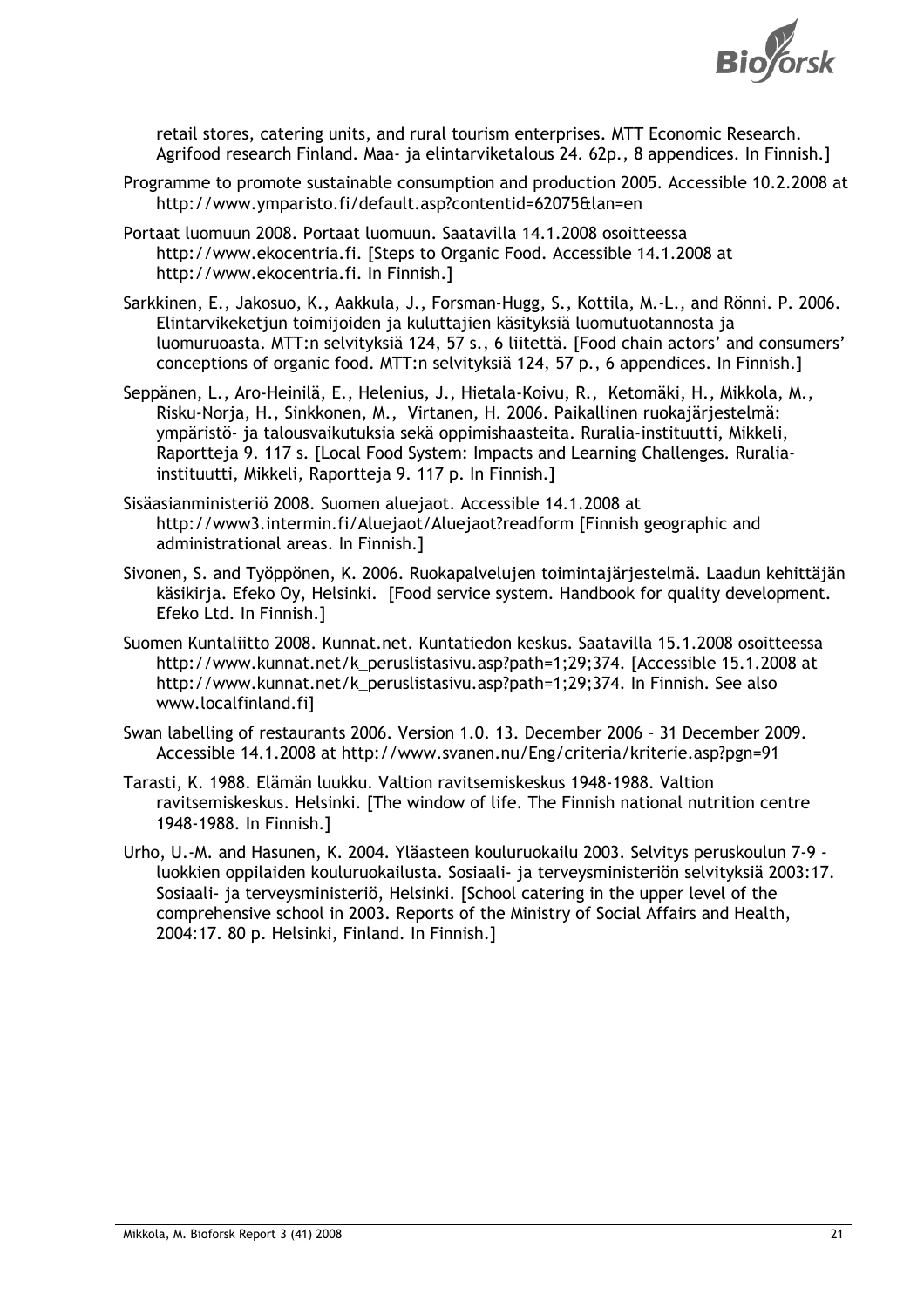

# 7 Appendices

#### Summary over appendices

No Subject

- 7.1 The provinces and municipalities in Finland
- 7.2 The Education System in Finland

### 7.1 The provinces and municipalities in Finland

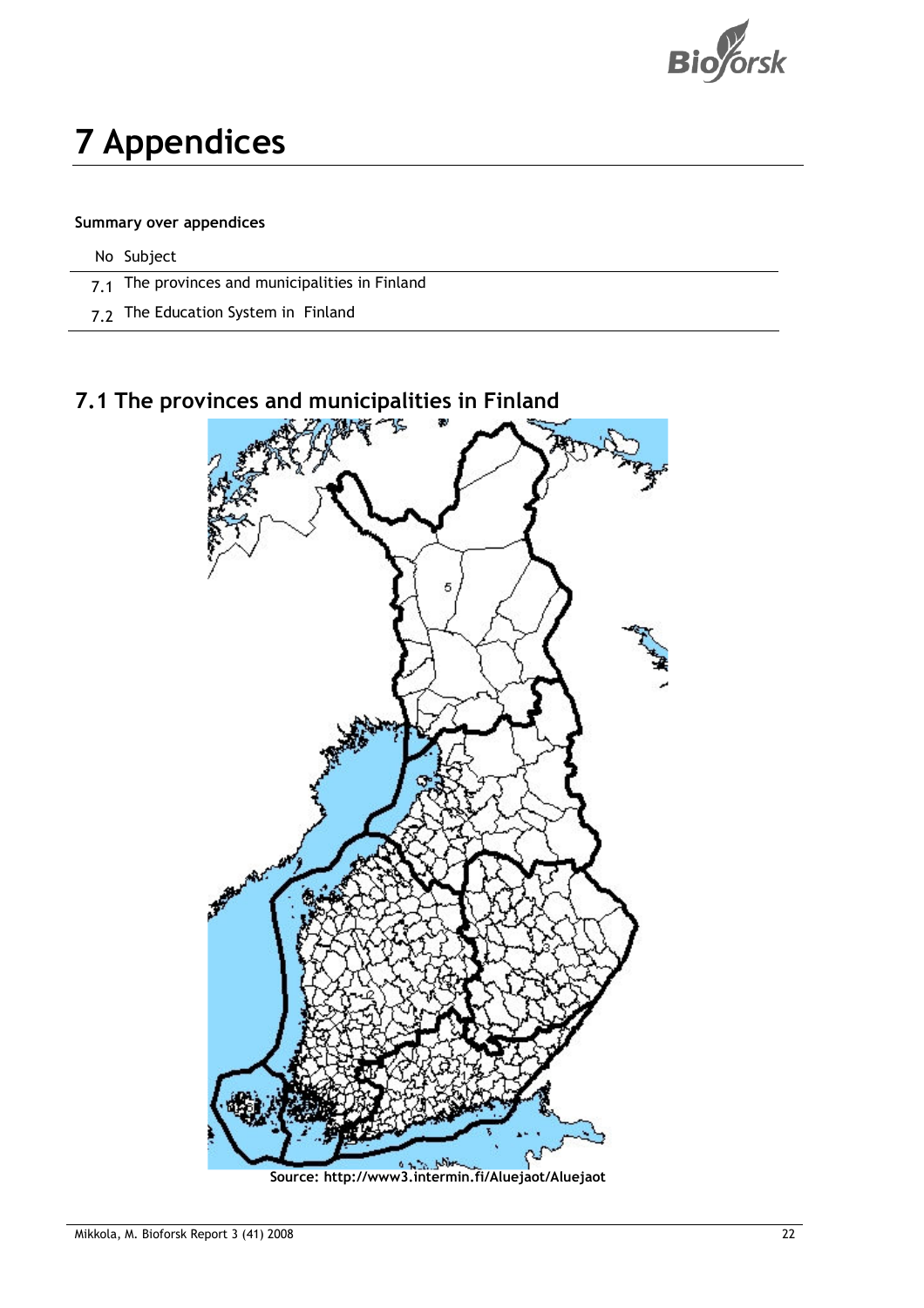

### 7.2 The Education System in Finland



Education System Chart

Source: http://www.oph.fi/english/SubPage.asp?path=447,4699